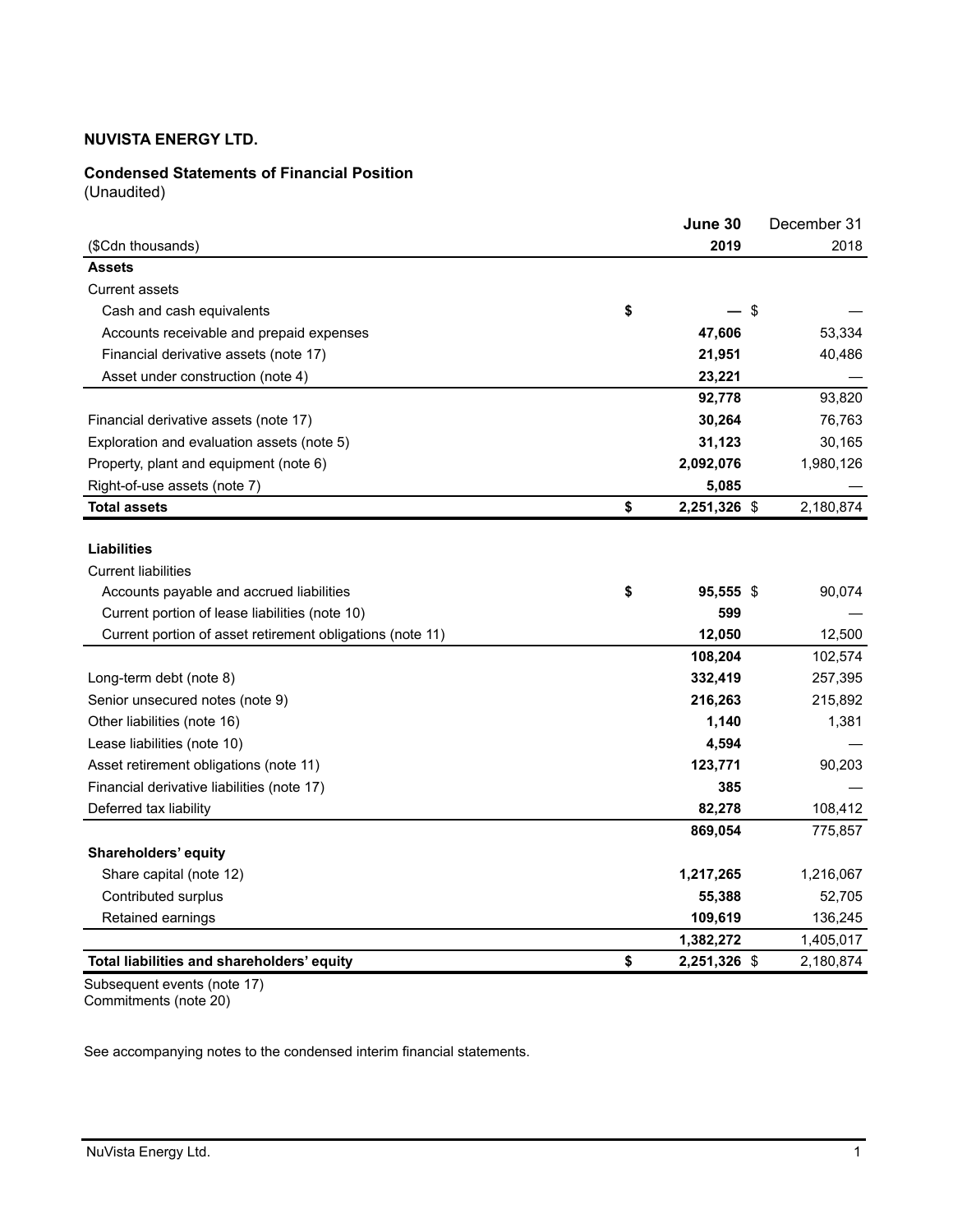# **Condensed Statements of Earnings (Loss) and Comprehensive Income (Loss)**

(Unaudited)

|                                                                                                 | Three months ended June 30 |              | Six months ended June 30 |           |
|-------------------------------------------------------------------------------------------------|----------------------------|--------------|--------------------------|-----------|
| (\$Cdn thousands, except per share amounts)                                                     | 2019                       | 2018         | 2019                     | 2018      |
| <b>Revenues</b>                                                                                 |                            |              |                          |           |
| Petroleum and natural gas (note 14)                                                             | \$<br>137,752 \$           | $137,131$ \$ | 271,816 \$               | 261,887   |
| Royalties                                                                                       | (6,038)                    | (4, 311)     | (10, 614)                | (6, 143)  |
| Net revenue from petroleum and natural gas sales                                                | 131,714                    | 132,820      | 261,202                  | 255,744   |
| <b>Financial derivative contracts</b>                                                           |                            |              |                          |           |
| Realized gain (loss) on financial derivatives (note 17)                                         | 1,658                      | (8,911)      | 4,365                    | (14, 201) |
| Unrealized gain (loss) on financial derivatives                                                 | 1,484                      | (22, 216)    | (65, 420)                | (11,081)  |
| Net revenue from petroleum and natural gas sales and<br>gains (losses) on financial derivatives | 134,856                    | 101,693      | 200,147                  | 230,462   |
| <b>Expenses</b>                                                                                 |                            |              |                          |           |
| Transportation                                                                                  | 14,524                     | 11,013       | 27,008                   | 20,455    |
| Operating                                                                                       | 43,500                     | 33.949       | 80.237                   | 66,518    |
| General and administrative                                                                      | 4,020                      | 4,516        | 8,237                    | 9,104     |
| Share-based compensation (note 16)                                                              | 1,122                      | 2,253        | 2,669                    | 3,543     |
| Depletion, depreciation and amortization                                                        | 68,644                     | 34,473       | 120,421                  | 71,351    |
| Exploration and evaluation (note 5)                                                             |                            | 1,454        | 977                      | 1,454     |
| Loss (gain) on property dispositions                                                            |                            | 146          | (1,934)                  | 146       |
| Financing costs (note 18)                                                                       | 7,829                      | 4,647        | 15,293                   | 17,472    |
|                                                                                                 | 139,639                    | 92,451       | 252,908                  | 190,043   |
| Earnings (loss) before taxes                                                                    | (4,783)                    | 9,242        | (52, 761)                | 40,419    |
| Deferred income tax expense (recovery)                                                          | (14, 084)                  | 2,920        | (26, 135)                | 11,726    |
| Net earnings (loss) and comprehensive income (loss)                                             | \$<br>$9,301$ \$           | $6,322$ \$   | $(26, 626)$ \$           | 28,693    |
| Net earnings (loss) per share (note 13)                                                         |                            |              |                          |           |
| <b>Basic</b>                                                                                    | \$<br>$0.04$ \$            | $0.04$ \$    | $(0.12)$ \$              | 0.16      |
| <b>Diluted</b>                                                                                  | \$<br>$0.04$ \$            | $0.04$ \$    | $(0.12)$ \$              | 0.16      |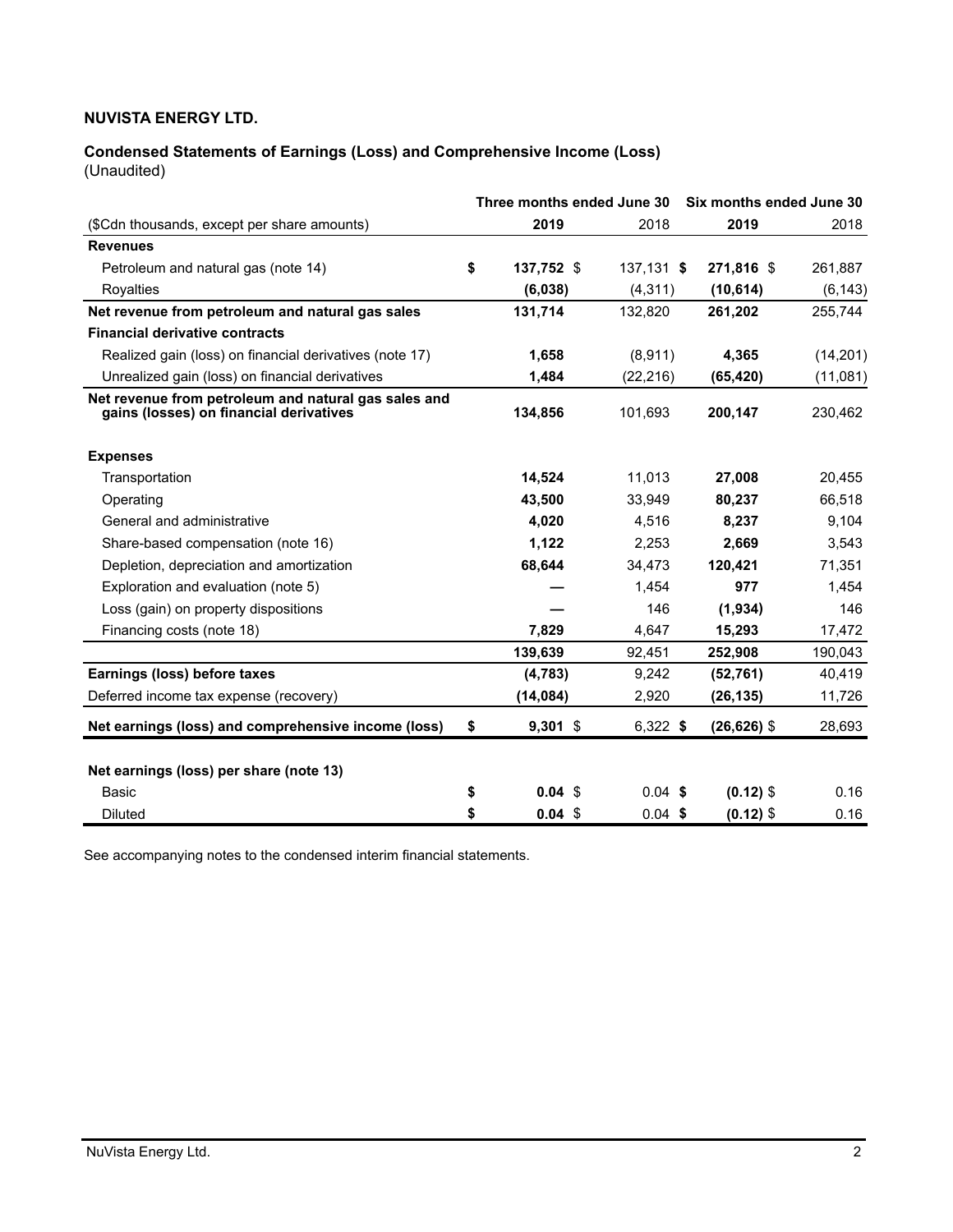# **Condensed Statements of Changes in Shareholders' Equity**

(Unaudited)

|                                                              | Six months ended June 30 |            |
|--------------------------------------------------------------|--------------------------|------------|
| (\$Cdn thousands)                                            | 2019                     | 2018       |
| Share capital (note 12)                                      |                          |            |
| Balance, January 1                                           | \$<br>1,216,067 \$       | 1,276,426  |
| Issued for cash on exercise of stock options                 | 45                       | 4,439      |
| Contributed surplus transferred on exercise of stock options | 15                       | 1,542      |
| Conversion of restricted share awards                        | 1,133                    | 1,200      |
| Conversion of performance share awards                       | 5                        |            |
| Elimination of deficit                                       |                          | (462, 392) |
| Balance, end of period                                       | \$<br>1,217,265 \$       | 821,215    |
|                                                              |                          |            |
| <b>Contributed surplus</b>                                   |                          |            |
| Balance, January 1                                           | \$<br>52,705 \$          | 49,545     |
| Share-based compensation                                     | 3,836                    | 3,775      |
| Transfer to share capital on exercise of stock options       | (15)                     | (1,542)    |
| Conversion of restricted share awards                        | (1, 133)                 | (1,200)    |
| Conversion of performance share awards                       | $(5)$ \$                 |            |
| Balance, end of period                                       | \$<br>55,388 \$          | 50,578     |
|                                                              |                          |            |
| <b>Retained earnings (deficit)</b>                           |                          |            |
| Balance, January 1                                           | \$<br>136,245 \$         | (462, 392) |
| Net earnings (loss)                                          | (26, 626)                | 28,693     |
| Elimination of deficit (note 12)                             |                          | 462,392    |
| Balance, end of period                                       | \$<br>109,619 \$         | 28,693     |
| Total shareholders' equity                                   | \$<br>1,382,272 \$       | 900,486    |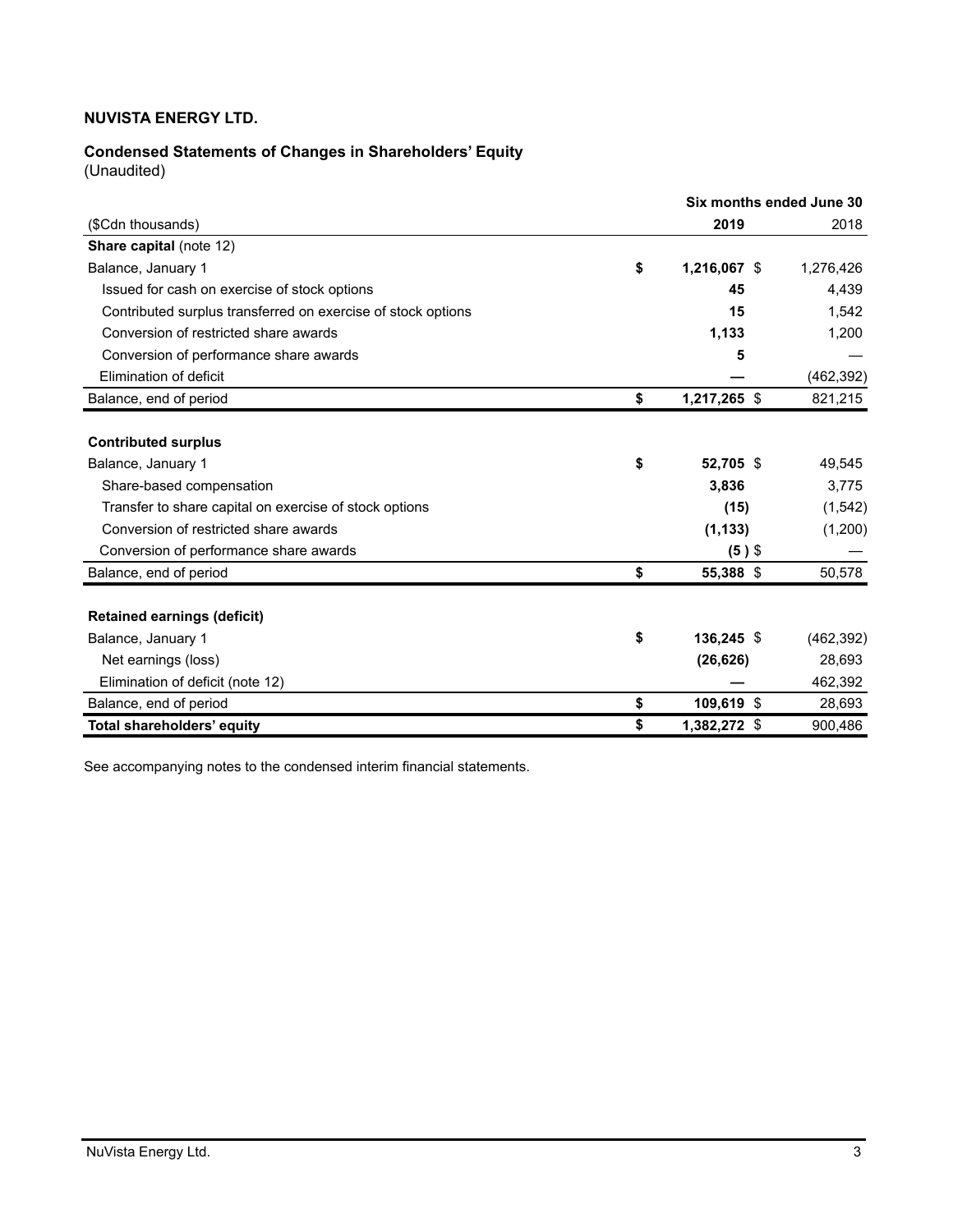#### **Condensed Statements of Cash Flows**

(Unaudited)

| Three months ended June 30 Six months ended June 30        |    |           |           |                |            |
|------------------------------------------------------------|----|-----------|-----------|----------------|------------|
| (\$Cdn thousands)                                          |    | 2019      | 2018      | 2019           | 2018       |
| Cash provided by (used in)                                 |    |           |           |                |            |
| <b>Operating activities</b>                                |    |           |           |                |            |
| Net earnings (loss)                                        | \$ | 9,301 \$  | 6,322 \$  | $(26, 626)$ \$ | 28,693     |
| Items not requiring cash from operations:                  |    |           |           |                |            |
| Depletion, depreciation, amortization and impairment       |    | 68,644    | 34,473    | 120,421        | 71,351     |
| Exploration and evaluation (note 5)                        |    |           | 1,454     | 977            | 1,454      |
| Loss (gain) on property dispositions                       |    |           | 146       | (1,934)        | 146        |
| Share-based compensation (note 16)                         |    | 1,490     | 1,548     | 2,910          | 2,955      |
| Unrealized loss (gain) on financial derivatives            |    | (1,484)   | 22,216    | 65,420         | 11,081     |
| Deferred income tax expense (recovery)                     |    | (14, 084) | 2,920     | (26, 135)      | 11,726     |
| Accretion (note 11)                                        |    | 451       | 393       | 939            | 797        |
| Asset retirement expenditures (note 11)                    |    | (437)     | (1,087)   | (13, 115)      | (7, 943)   |
| Change in non-cash working capital (note 19)               |    | 17,354    | (4,809)   | 11,680         | 8,610      |
|                                                            |    | 81,235    | 63,576    | 134,537        | 128,870    |
| <b>Financing activities</b>                                |    |           |           |                |            |
| Issue of share capital, net of share issue costs           |    | 21        | 3,406     | 45             | 4,439      |
| Payment on lease liabilities                               |    | (145)     |           | (288)          |            |
| Increase (decrease) of long-term debt                      |    | 5,565     | 13,103    | 75,024         | (112, 622) |
| Issuance of senior unsecured notes, net of financing costs |    |           |           |                | 215,142    |
| Repayment of senior unsecured notes                        |    |           |           |                | (67, 680)  |
|                                                            |    | 5,441     | 16,509    | 74,781         | 39,279     |
| <b>Investing activities</b>                                |    |           |           |                |            |
| Property, plant and equipment expenditures                 |    | (88, 452) | (79, 695) | (197, 478)     | (194, 235) |
| Exploration and evaluation expenditures                    |    | (740)     | (2,627)   | (2, 534)       | (3,307)    |
| Asset under construction expenditures                      |    | 15,521    |           | (8,978)        |            |
| Proceeds on property dispositions                          |    |           |           | 14             |            |
| Change in non-cash working capital (note 19)               |    | (13,005)  | (3,217)   | (342)          | 29,393     |
|                                                            |    | (86, 676) | (85, 539) | (209, 318)     | (168, 149) |
| Change in cash and cash equivalents                        |    |           | (5, 454)  |                |            |
| Cash and cash equivalents, beginning of period             |    |           | 5,454     |                |            |
| Cash and cash equivalents, end of period                   | \$ | \$        |           | \$<br>\$       |            |
| Cash interest paid                                         | \$ | 3,505 \$  | 566 \$    | 13,818 \$      | 11,816     |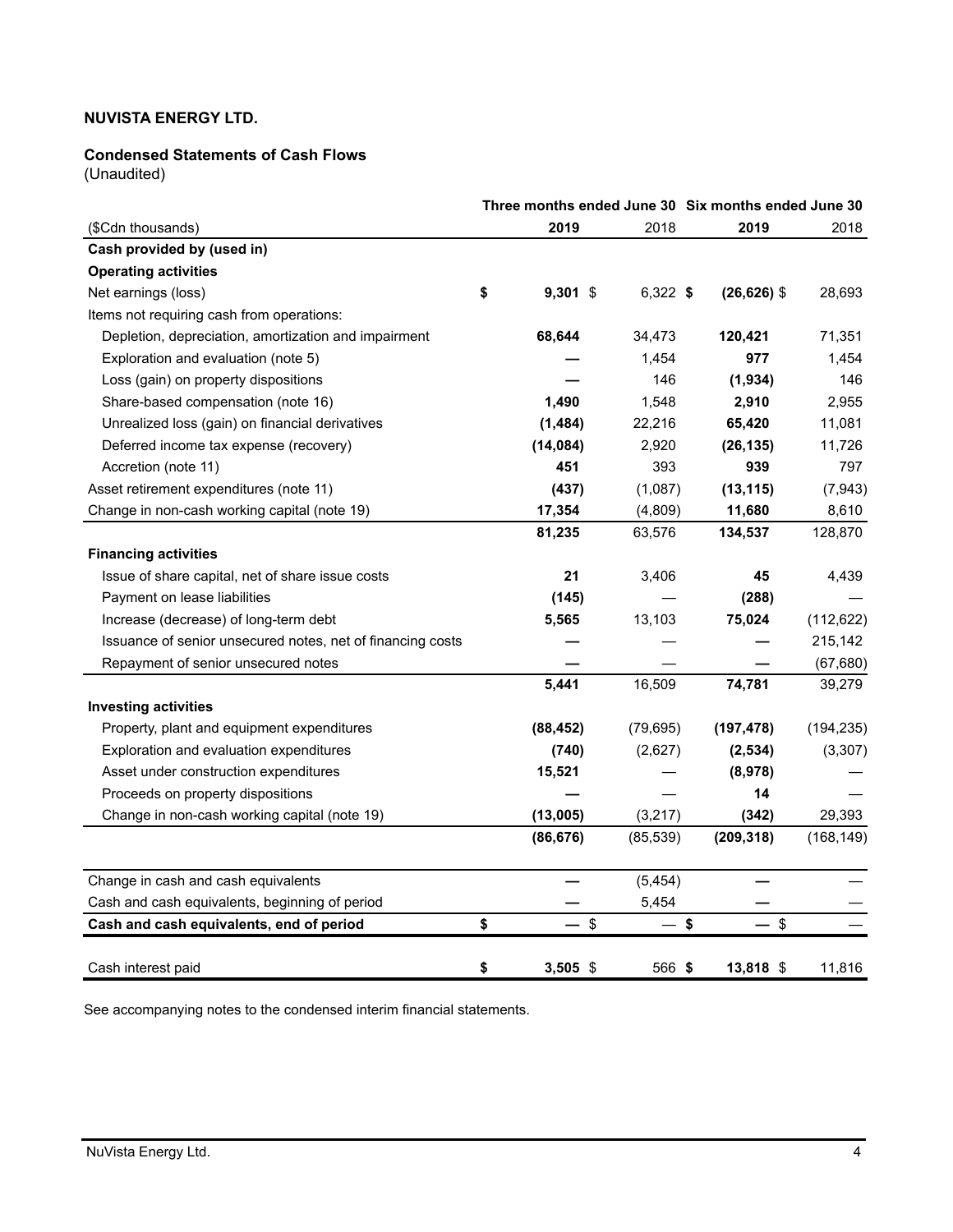# **NUVISTA ENERGY LTD. NOTES TO THE CONDENSED INTERIM FINANCIAL STATEMENTS**

Three and six months ended June 30, 2019 with comparative figures for 2018. All tabular amounts are in thousands of Canadian dollars, except share and per share amounts, unless otherwise stated.

# **1. Corporate information**

NuVista Energy Ltd. ("NuVista" or the "Company") is a Canadian publicly traded company incorporated in the province of Alberta. The Company is a condensate and natural gas company actively engaged in the exploration, development and production of condensate, oil and natural gas reserves in the Western Canadian Sedimentary Basin. NuVista's focus is on the scalable and repeatable condensate-rich Montney formation in the Alberta Deep Basin.

The address of the Company's head office is 2500, 525 – 8th Avenue S.W., Calgary, Alberta, Canada, T2P 1G1.

# **2. Basis of preparation**

These condensed interim financial statements (the "financial statements") have been prepared in accordance with International Accounting Standards ("IAS") 34, "Interim Financial Reporting". These financial statements have been prepared following the same accounting policies, except for the adoption of IFRS 16 - *Leases,* and methods of computation as the annual financial statements for the year ended December 31, 2018. These financial statements do not include all the information required for annual financial statements and should be read in conjunction with the audited financial statements for the year ended December 31, 2018, which have been prepared in accordance with International Financial Reporting Standards ("IFRS").

These financial statements were approved and authorized for issuance by the Board of Directors on August 6, 2019.

# **3. Changes in significant accounting policies**

# *IFRS 16 - Leases*

NuVista adopted IFRS 16 - *Leases* ("IFRS 16") on January 1, 2019. IFRS 16 introduces a single recognition and measurement model for leases which requires a right-of-use asset and lease liability to be recognized on the balance sheet for contracts that are, or contain, a lease.

NuVista adopted IFRS 16 using the modified retrospective approach, whereby the cumulative effect of initially applying the standard was recognized as an increase to right-of-use assets with a corresponding increase to lease liabilities.

On adoption of IFRS 16, the Company has recognized lease liabilities in relation to all lease arrangements measured at the present value of the remaining lease payments from commitments disclosed as at December 31, 2018, adjusted by commitments in relation to arrangements not containing leases, short-term and low-value leases, and discounted using the Company's incremental borrowing rate as of January 1, 2019. The associated right-of-use assets were measured at the amount equal to the lease liability on January 1, 2019, with no impact on retained earnings. The weighted average incremental borrowing rate used to determine the lease liability at adoption was 5.5%. The right-of-use assets and lease liabilities recognized relate to the Company's head office lease in Calgary, and the field office lease in Grande Prairie.

The Company has elected to apply the practical expedient of not recognizing right-of-use assets and lease liabilities for short-term leases that have a lease term of 12 months or less and leases of low-value assets. The lease payments associated with these leases are recognized as expenses on a straight-line basis over the lease term and are not considered material at June 30, 2019.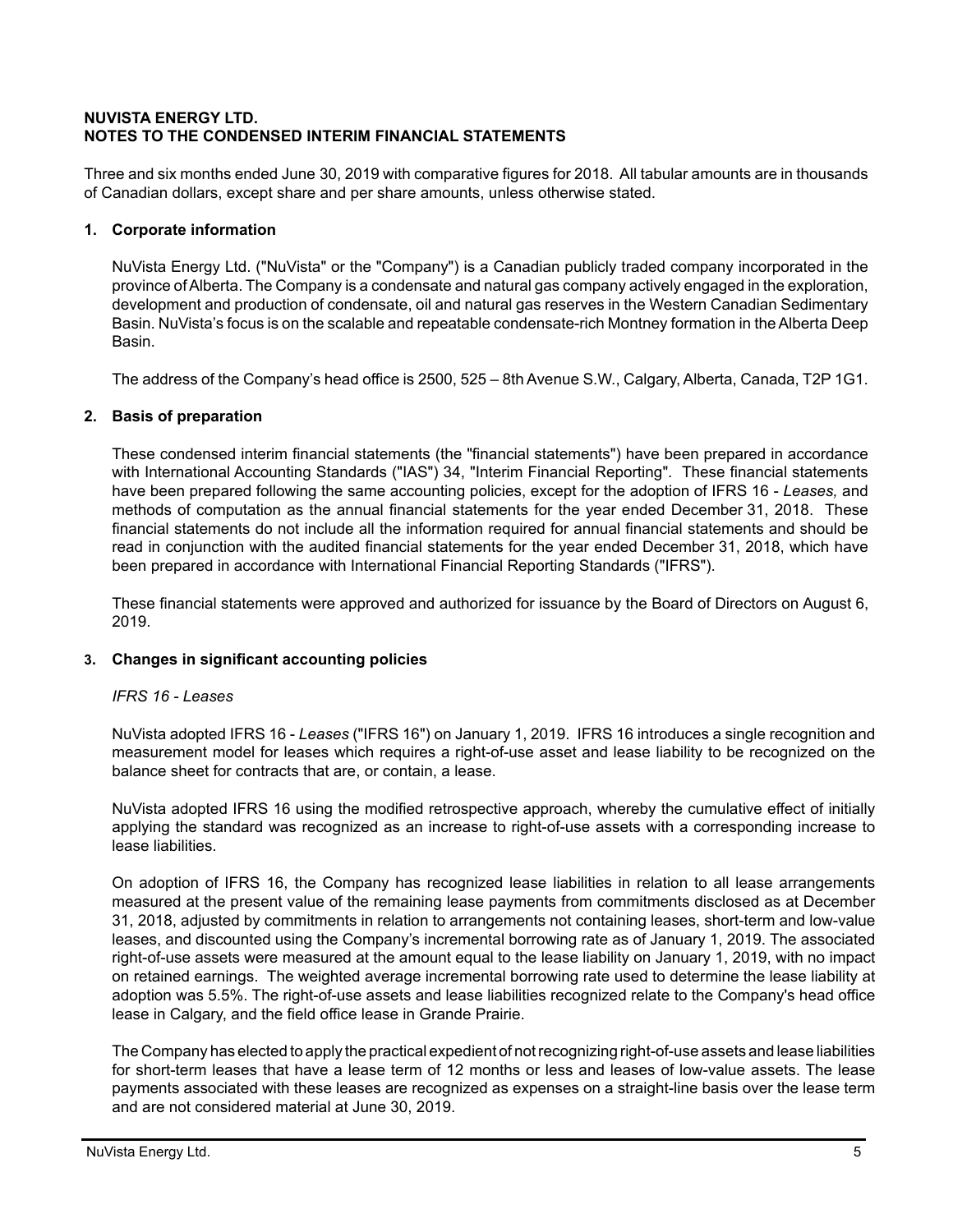Adjustments to the condensed statements of financial position at January 1, 2019 is as follows:

|                     | As reported as at<br><b>December 31, 2018</b> | <b>Adjustment</b>        | <b>Restated balance as at</b><br><b>January 1, 2019</b> |
|---------------------|-----------------------------------------------|--------------------------|---------------------------------------------------------|
| Right-of-use assets | — \$                                          | $5.481$ \$               | 5.481                                                   |
| Lease liabilities   |                                               | (5.481)                  | (5,481)                                                 |
| Total               |                                               | $\overline{\phantom{0}}$ |                                                         |

As a result of this new standard, NuVista has adopted the following significant accounting policy for leases effective January 1, 2019:

# *Leases*

On adoption of IFRS 16, the Company recognized lease liabilities in relation to leases which had previously been classified as "operating" leases under the principles of IAS 17 - *Leases* ("IAS 17"). A contract is, or contains, a lease if the contract conveys the right to control the use of an identified asset for a period of time in exchange for consideration. Leases are recognized as a right-of-use asset and corresponding liability at the date of which the leased asset is available for use by the Company.

A lease liability is recognized at the commencement of the lease term at the present value of the lease payments that are not paid at that date, discounted at the Company's incremental borrowing rate where the rate implicit in the lease is not readily determinable. The Company uses a single discount rate for a portfolio of leases with reasonably similar characteristics. Each lease payment is allocated between the liability and finance cost. The finance cost is charged to the condensed statement of income (loss) and comprehensive income (loss) over the lease term so as to produce a constant periodic rate of interest on the remaining balance of the liability for each period. A corresponding right-of-use asset is recognized at the amount of the lease liability. The right-of-use asset is depreciated on a straight line basis over the term of the lease. Lease payments on short term leases with lease terms of less than twelve months or leases on which the underlying asset is of low value are accounted for as expenses in the condensed statements of earnings (loss) and comprehensive income (loss).

The preparation of the financial statements in accordance with IFRS 16 requires management to make judgments, estimates and assumptions that affect the reported amount of assets, liabilities, income and expenses. Actual results could differ significantly from these estimates. Key areas where management has made judgments, estimates and assumptions related to the application of IFRS 16 include:

(a) Incremental borrowing rate

The incremental borrowing rates are based on judgments including economic environment, term, and the underlying risk inherent to the asset. The carrying balance of the right-of-use assets, lease liabilities and the resulting interest and depreciation expense may differ due to changes in the market conditions and lease term.

(b) Lease term

Lease terms are based on assumptions regarding extension terms that allow for operational flexibility and future market conditions.

# **4. Asset under construction**

The Company has incurred a total of \$60.5 million in expenditures for the construction of a compressor station at Pipestone South. The Company has entered into a contract and secured third party ownership and funding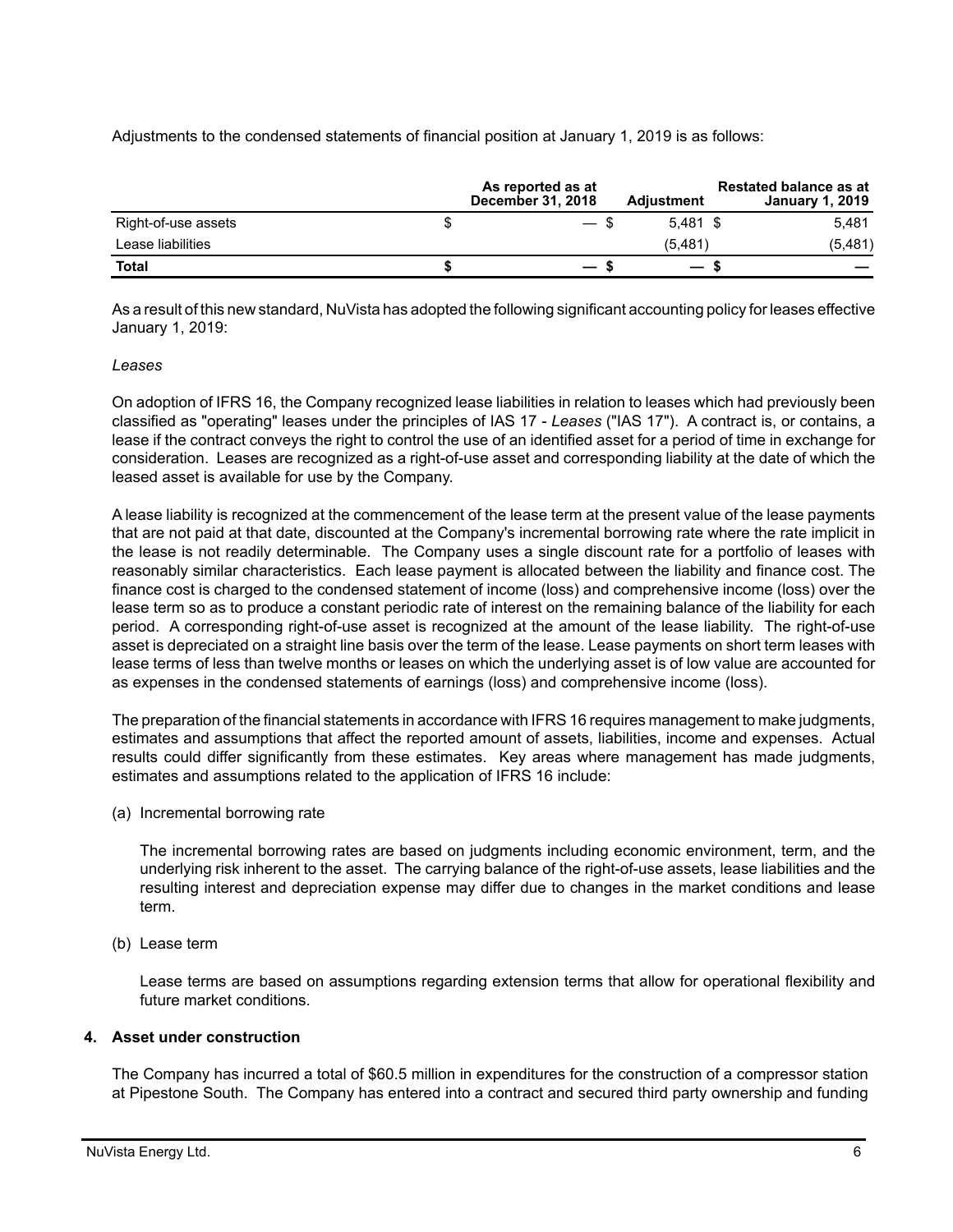of the asset and has been reimbursed \$37.3 million as of June 30, 2019. The balance of these costs have been classified as a current asset. Under the terms of the contract, NuVista will be compensated to complete the construction of the asset in exchange for entering into a long term commitment for operatorship and use of the compressor station.

# **5. Exploration and evaluation assets**

|                                                     |   |             | <b>June 30, 2019</b> December 31, 2018 |
|-----------------------------------------------------|---|-------------|----------------------------------------|
| Balance, January 1                                  | S | $30,165$ \$ | 64,298                                 |
| Additions                                           |   | 4.468       | 4,872                                  |
| Acquisitions                                        |   |             | 28,122                                 |
| Capitalized share-based compensation (note 16)      |   | 169         | 336                                    |
| Transfers to property, plant and equipment (note 6) |   | (2,702)     | (64, 753)                              |
| Expiries (exploration and evaluation expense)       |   | (977)       | (2,710)                                |
| Balance, end of period                              |   | $31,123$ \$ | 30.165                                 |

At June 30, 2019, there were no indicators of impairment in NuVista's E&E assets, therefore an impairment test was not performed.

#### **6. Property, plant and equipment**

|                                                           |    |                | <b>June 30, 2019</b> December 31, 2018 |
|-----------------------------------------------------------|----|----------------|----------------------------------------|
| Cost                                                      |    |                |                                        |
| Balance, January 1                                        | \$ | 2,779,988 \$   | 1,671,300                              |
| Additions                                                 |    | 183,236        | 335,920                                |
| Acquisitions                                              |    |                | 676,436                                |
| <b>Dispositions</b>                                       |    | (14)           | (562)                                  |
| Capitalized share-based compensation (note 16)            |    | 757            | 1,313                                  |
| Change in asset retirement obligations (note 11)          |    | 45.294         | 30,828                                 |
| Transfers from exploration and evaluation assets (note 5) |    | 2,702          | 64,753                                 |
| Balance, end of period                                    | S  | $3,011,963$ \$ | 2,779,988                              |
|                                                           |    |                |                                        |

|                                                              |                      | <b>June 30, 2019</b> December 31, 2018 |
|--------------------------------------------------------------|----------------------|----------------------------------------|
| Accumulated depletion, depreciation and amortization         |                      |                                        |
| Balance, January 1                                           | \$<br>799,862 \$     | 644,184                                |
| Depletion, depreciation, amortization and impairment expense | 120,025              | 156,080                                |
| <b>Dispositions</b>                                          |                      | (402)                                  |
| Balance, end of period                                       | \$<br>919,887 \$     | 799,862                                |
|                                                              |                      |                                        |
|                                                              |                      | <b>June 30, 2019</b> December 31, 2018 |
| <b>Carrying value</b>                                        |                      |                                        |
| Balance, January 1                                           | \$<br>$1,980,126$ \$ | 1,027,116                              |
| Balance, end of period                                       | \$<br>2.092.076 \$   | 1,980,126                              |

During the six months ended June 30, 2019, there were no indicators of impairment or reversal of impairment identified on any of the Company's CGU's within property, plant & equipment, therefore an impairment test was not performed.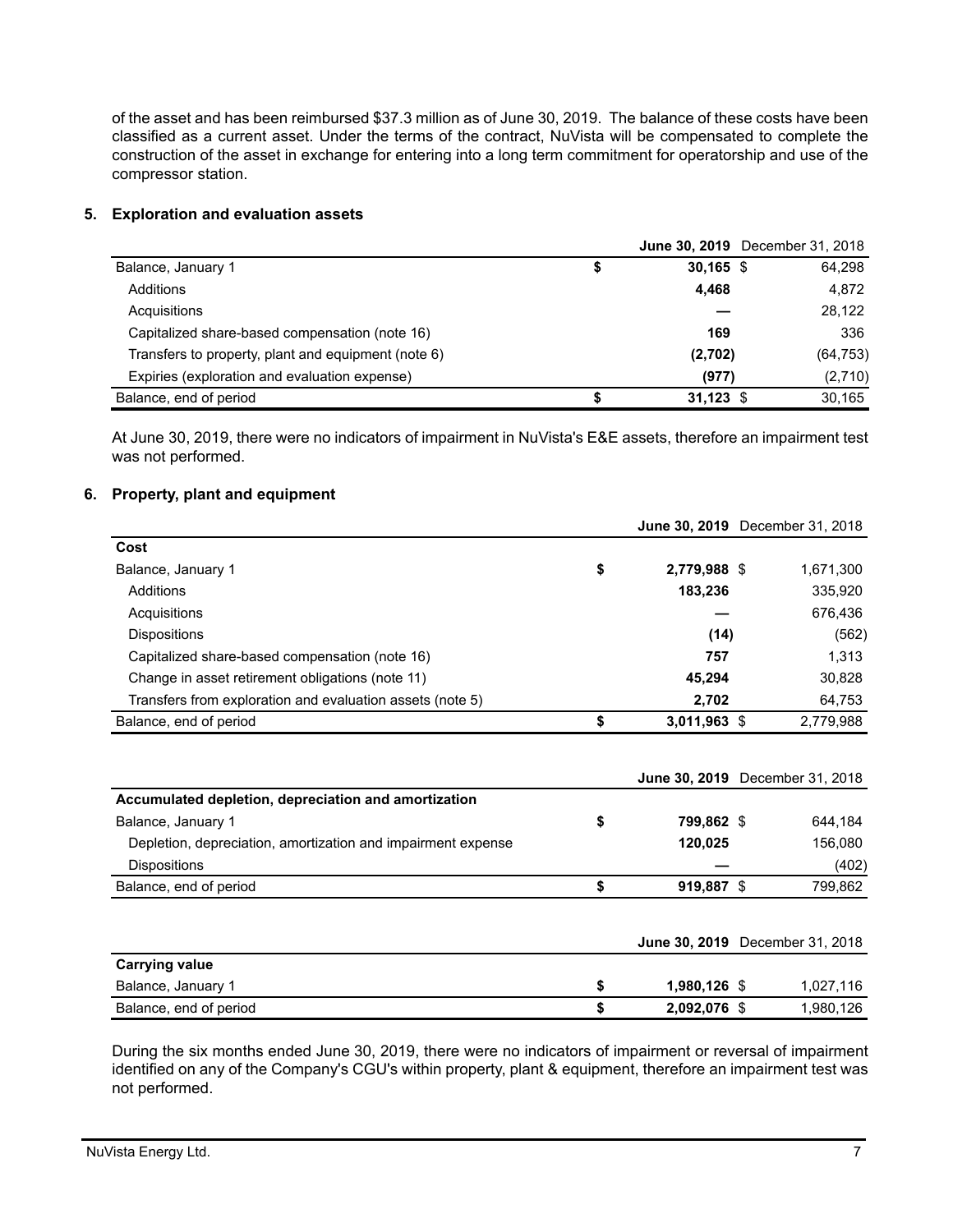# **7. Right-of-use assets**

|                                   | <b>Office Leases</b> |
|-----------------------------------|----------------------|
| Cost:                             |                      |
| Balance, January 1, 2019 (note 3) | \$<br>5,481          |
| Additions and adjustments         |                      |
| Balance, June 30, 2019            | \$<br>5,481          |
|                                   |                      |
| <b>Accumulated depreciation:</b>  |                      |
| Balance, January 1, 2019          | \$                   |
| Depreciation                      | 396                  |
| Balance, June 30, 2019            | \$<br>396            |
|                                   |                      |
| <b>Carrying amount:</b>           |                      |
| Balance, January 1, 2019          | \$<br>5,481          |
| <b>Balance, June 30, 2019</b>     | \$<br>5,085          |

# **8. Long-term debt**

At June 30, 2019, the Company had a \$500 million (December 31, 2018 - \$450 million) extendible revolving term credit facility available from a syndicate of Canadian chartered banks. Borrowing under the credit facility may be made by prime loans, bankers' acceptances and/or US libor advances. These advances bear interest at the bank's prime rate and/or at money market rates plus a borrowing margin. For the six months ended June 30, 2019, borrowing costs averaged 3.7% (December 31, 2018 – 3.3%). The credit facility is secured by a first floating charge debenture, general assignment of book debts and the Company's condensate and natural gas properties and equipment. The credit facility has a 364-day revolving period and is subject to an annual review by the lenders, at which time the lenders can extend the revolving period or can request conversion to a one year term loan. During the revolving period, a review of the maximum borrowing amount occurs annually on or before April 30 and semi-annually on or before October 31. During the term period, no principal payments would be required until a year after the revolving period matures on April 30, in the event of a reduction or the credit facility not being renewed.

As at June 30, 2019, the Company had drawn \$332.4 million on its credit facility (December 31, 2018 – \$257.4 million) and had outstanding letters of credit of \$7.8 million, which reduce the credit available on the credit facility. The credit facility does not contain any financial covenants, but the Company is subject to various non-financial covenants under its credit facility. These covenants are monitored on a regular basis and as at June 30, 2019, the Company was in compliance with all covenants.

In April 2019, NuVista completed the annual review of its borrowing base with its lenders and the lenders approved an increase to the revolving term credit facility from \$450 million to \$500 million as a result of increased value in producing reserves. The next semi-annual review is scheduled for on or before October 31, 2019.

# **9. Senior unsecured notes**

On March 2, 2018, the Company issued \$220.0 million aggregate principal amount of 6.50% senior unsecured notes due March 2, 2023 ("2023 Notes"). Interest is payable semi-annually in arrears. The 2023 Notes are fully and unconditionally guaranteed as to the payment of principal and interest, on a senior unsecured basis by the Company. There are no maintenance or financial covenants.

The 2023 Notes are non-callable by the Company prior to March 2, 2020. At any time on or after March 2, 2020, the Company may redeem all or part of the 2023 Notes at the redemption prices set forth in the table below plus any accrued and unpaid interest: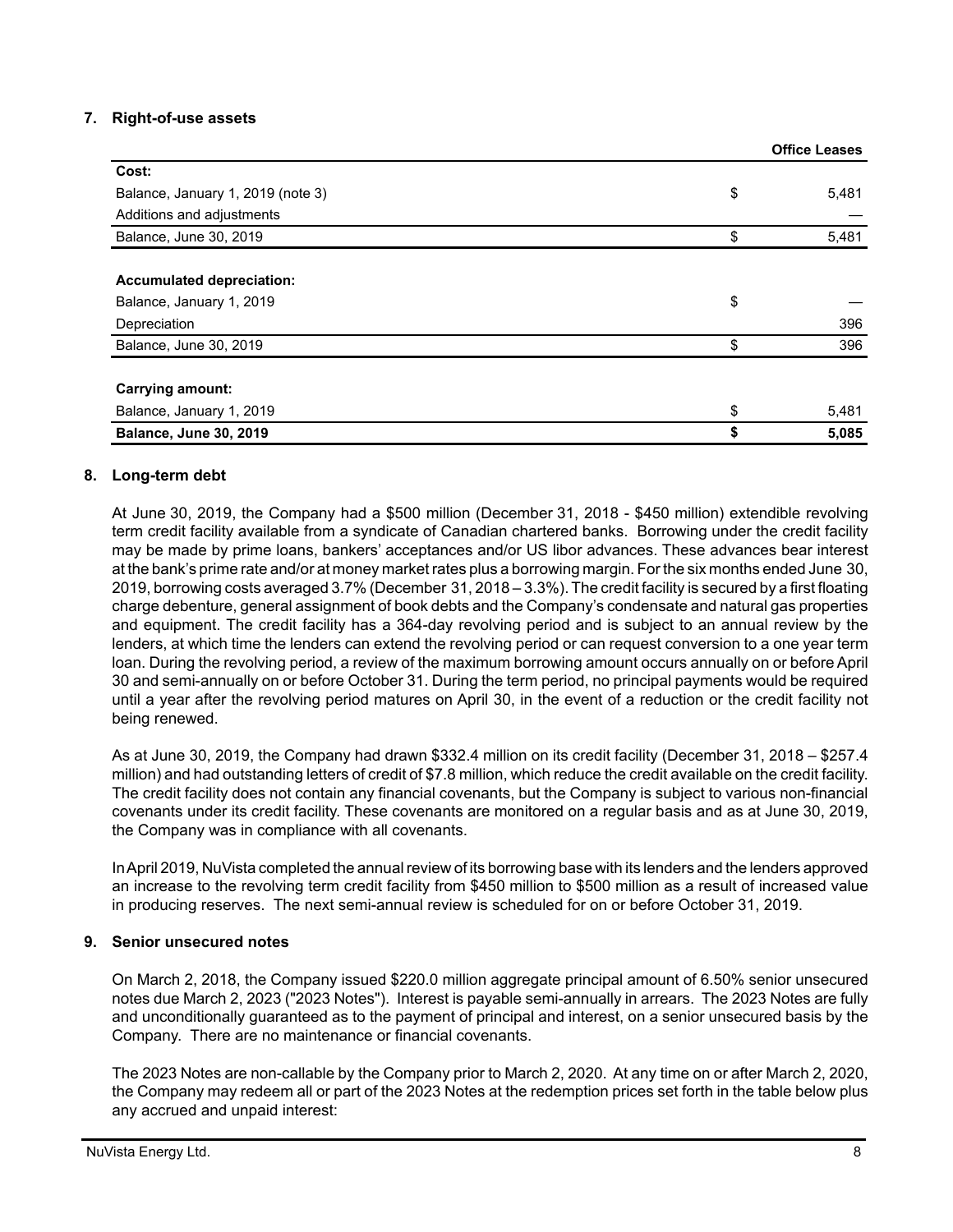| 12 month period ended: | Percentage |
|------------------------|------------|
| March 2, 2021          | 103.250%   |
| March 2, 2022          | 101.625%   |
| March 2, 2023          | 100.000%   |

If a change of control occurs, each holder of the 2023 Notes will have the right to require the Company to purchase all or any part of that holder's 2023 Notes for an amount in cash equal to 101% of the aggregate principal repurchased plus accrued and unpaid interest.

On June 22, 2016, the Company issued \$70.0 million of 9.875% senior unsecured notes ("2021 Notes") with a 5 year term by way of private placement. Proceeds net of discount and costs amounted to \$66.9 million. Interest is payable in equal quarterly installments in arrears. The 2021 Notes are fully and unconditionally guaranteed as to the payment of principal and interest, on a senior unsecured basis by the Company. There are no maintenance financial covenants. On March 2, 2018, part of the proceeds from the 2023 Notes were used to redeem the full aggregate principal amount of \$70.0 million the Company's existing 2021 Notes, resulting in an agreed redemption call premium of \$6.6 million and \$2.2 million of remaining accretion of the carrying value which is included in financing costs, for a total incremental expense on redemption of \$8.8 million.

#### **10. Lease Liabilities**

The Company has the following future commitments associated with its office lease obligations:

|                                                          | June 30, 2019 |
|----------------------------------------------------------|---------------|
| Less than 1 year                                         | 864<br>\$     |
| 1-3 years                                                | 2,831         |
| 4-5 years                                                | 1,433         |
| After 5 years                                            | 1,352         |
| Total undiscounted future lease payments                 | 6,480         |
| Amounts representing interest over the term of the lease | (1, 287)      |
| Present value of net lease payments                      | 5,193         |
| Current portion of lease liabilities                     | (599)         |
| Non current portion of lease liabilities                 | 4,594         |

# **11. Asset retirement obligations**

|                                                |                   | June 30, 2019 December 31, 2018 |
|------------------------------------------------|-------------------|---------------------------------|
| Balance, January 1                             | \$<br>102.703 \$  | 72,430                          |
| Accretion expense                              | 939               | 1,776                           |
| Liabilities acquired                           |                   | 11,141                          |
| Change in discount rate, Pipestone Acquisition |                   | 17,571                          |
| Liabilities incurred                           | 3,396             | 3,291                           |
| Liabilities disposed                           |                   | (14)                            |
| Change in estimates                            | 31.222            | 5,791                           |
| Change in discount rate                        | 10,676            | 4,175                           |
| Liabilities settled                            | (13, 115)         | (13, 458)                       |
| Balance, end of period                         | \$<br>135,821 \$  | 102,703                         |
| Expected to be incurred within one year        | \$<br>$12,050$ \$ | 12,500                          |
| Expected to be incurred beyond one year        | \$<br>123.771 \$  | 90.203                          |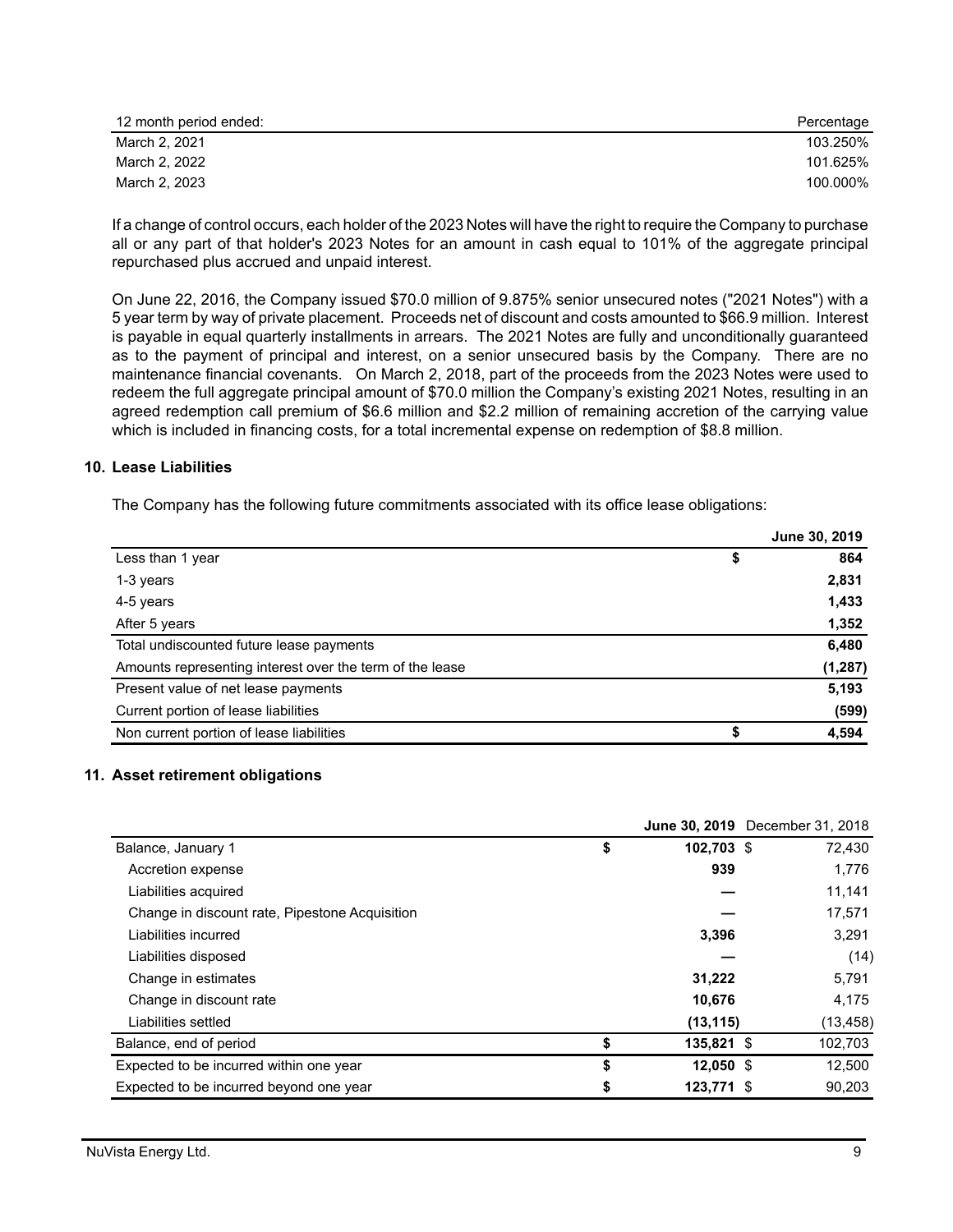The Company's asset retirement obligations are based on estimated costs to reclaim and abandon ownership interests in condensate and natural gas assets including well sites, gathering systems and processing facilities. At June 30, 2019, the estimated total undiscounted, uninflated amount of cash flows required to settle the asset retirement obligations is \$128.2 million (December 31, 2018 – \$106.0 million), which is estimated to be incurred within the next 50 years. The Bank of Canada's long-term risk-free bond rate of 1.7% (December 31, 2018 – 2.2%) and an inflation rate of 2.0% (December 31, 2018 – 2.0%) were used to calculate the net present value of the asset retirement obligations. The increase in the ARO liability is due primarily to increases in abandonment cost estimates for certain wells in our non core northwest Alberta area.

# **12. Share capital**

Common shares

|                                                                    | June 30, 2019 |                          |             | December 31, 2018 |
|--------------------------------------------------------------------|---------------|--------------------------|-------------|-------------------|
|                                                                    | <b>Number</b> | Amount                   | Number      | Amount            |
| Balance, January 1                                                 |               | 225,306,055 \$ 1,216,067 | 174,003,588 | 1,276,426<br>- \$ |
| Issued for cash on offering of common shares                       |               |                          | 47,415,801  | 384,068           |
| Issued for cash on offering of flow-through common<br>shares $(1)$ |               |                          | 2,756,880   | 22,331            |
| Issued for cash on exercise of stock options                       | 10,600        | 45                       | 808,604     | 5,201             |
| Contributed surplus transferred on exercise of stock<br>options    |               | 15                       |             | 1,806             |
| Conversion of restricted share awards                              | 155,538       | 1,133                    | 321,182     | 2,092             |
| Conversion of performance share awards                             | 558           | 5                        |             |                   |
| Share issue costs $(2)$                                            |               |                          |             | (13, 465)         |
| Elimination of deficit                                             |               |                          |             | (462, 392)        |
| Balance, end of period                                             | 225,472,751   | \$1,217,265              | 225,306,055 | 1,216,067<br>S    |

 $(1)$  Net of implied premium of nil (2018 - \$2.6 million) on flow-through share price compared to common share issue price.

 $(2)$  Net of deferred tax benefit of nil (2018 - \$5.0 million).

# **13. Earnings (loss) per share**

The following table summarizes the weighted average common shares used in calculating net earnings (loss) per share:

|                                            | Three months ended June 30 |         | Six months ended June 30 |         |  |
|--------------------------------------------|----------------------------|---------|--------------------------|---------|--|
| (thousands of shares)                      | 2019                       | 2018    | 2019                     | 2018    |  |
| Weighted average common shares outstanding |                            |         |                          |         |  |
| Basic                                      | 225.397                    | 174.433 | 225.362                  | 174.267 |  |
| Diluted                                    | 225.516                    | 175.599 | 225.362                  | 175.264 |  |

# **14. Petroleum and natural gas revenues**

NuVista produces natural gas, condensate, oil and NGLs from its assets in the Wapiti Montney area of Alberta. The Company sells its production pursuant to fixed-price or variable-price physical delivery contracts. The transaction price for variable-price contracts is based on benchmark commodity price, adjusted for quality, location or other factors whereby each component of the pricing formula can be either fixed or variable, depending on the contract terms. Under the contracts, NuVista is required to deliver fixed or variable volumes of commodity to the contract counterparty.

Petroleum and natural gas revenue is recognized when NuVista gives up control of the unit of production at the delivery point agreed to under the terms of the contract. The amount of production revenue recognized is based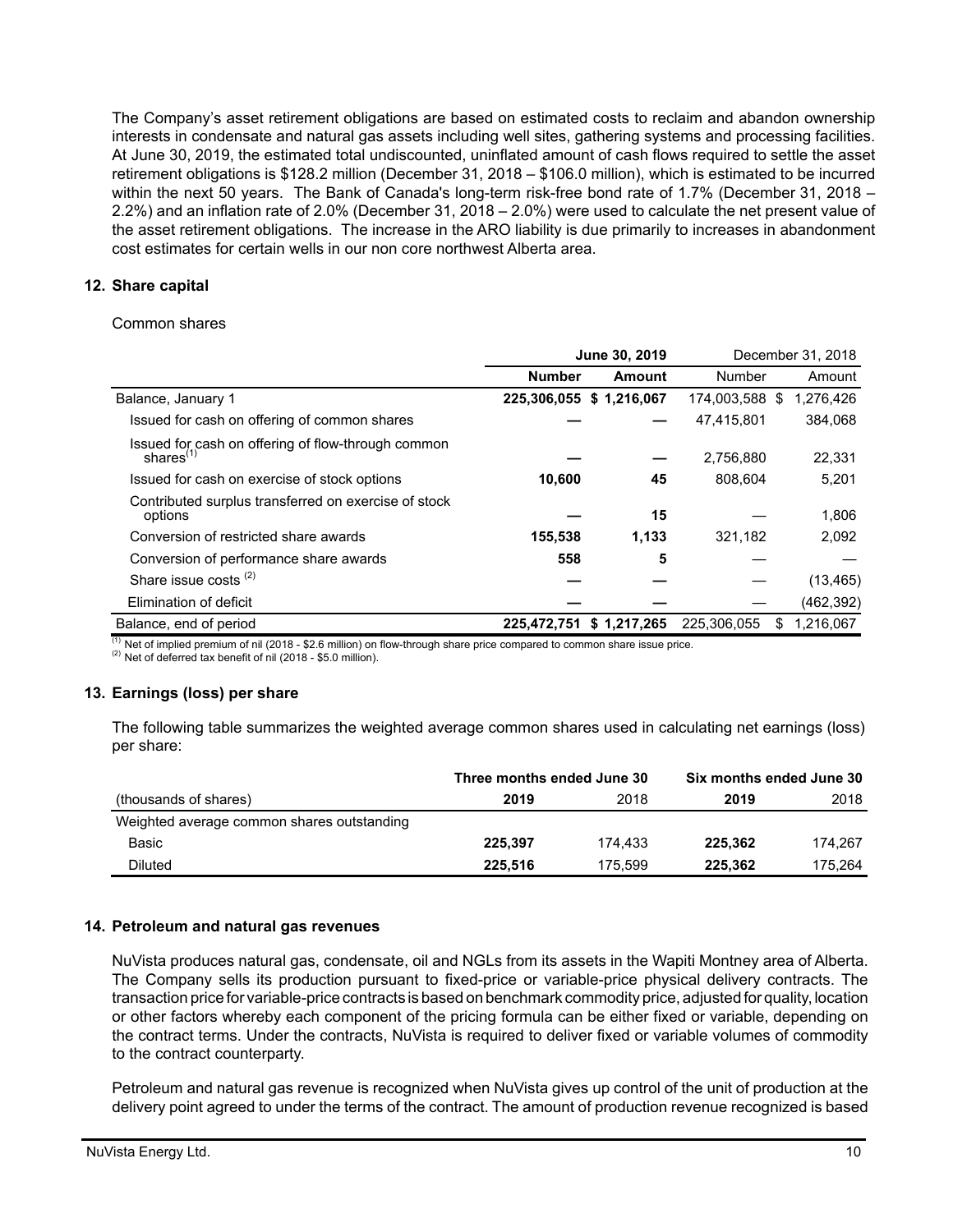on the agreed transaction price and the volumes delivered. Any variability in the transaction price relates specifically to NuVista's efforts to transfer production and therefore the resulting revenue is allocated to the production delivered in the period to which the variability relates. NuVista does not have any factors considered to be constraining in the recognition of revenue with variable pricing factors.

NuVista enters into contracts with customers with terms ranging from one month to seven years.

Under its contracts with customers, NuVista is required to deliver volumes of natural gas, condensate, oil and NGLs to agreed upon locations where control over the delivered volumes is transferred to the customer. In instances where the third party marketer takes title of NuVista's product but uses NuVista's pipeline contract to deliver the product to the end customer, a portion of the natural gas revenue is recognized as natural gas price diversification revenue. Revenue is recognized when control of each unit of product is transferred to the customer with revenue due on the 25th day of the month following delivery.

NuVista's customers are primarily oil and natural gas marketers and partners in joint operations in the oil and natural gas industry. Concentration of credit risk is mitigated by marketing production to several oil and natural gas marketers under customary industry and payment terms. NuVista reviews the credit worthiness and obtains certain financial assurances from customers prior to entering sales contracts. The financial strength of the Company's customers is reviewed on a routine basis.

|                                         | Three months ended June 30 Six months ended June 30 |  |              |             |  |         |
|-----------------------------------------|-----------------------------------------------------|--|--------------|-------------|--|---------|
|                                         | 2019                                                |  | 2018         | 2019        |  | 2018    |
| Natural gas revenue <sup>(1)</sup>      | 39.308 \$                                           |  | 39.346 \$    | $95.565$ \$ |  | 81,082  |
| Condensate & oil revenue                | 94.941                                              |  | 87.729       | 164.018     |  | 162.754 |
| NGL revenue <sup>(2)</sup>              | 3.503                                               |  | 10.056       | 12.233      |  | 18.051  |
| Total petroleum and natural gas revenue | 137,752 \$                                          |  | $137.131$ \$ | 271.816 \$  |  | 261.887 |

The following table summarizes petroleum and natural gas revenue by product:

(1) Natural gas revenue includes price risk management gains and losses on physical delivery sale contracts. For the three and six months ended June 30, 2019, our physical delivery sales contracts resulted in gains of \$2.4 million and \$1.8 million (2018 – \$7.3 million gain and \$11.4 million gain).

<sup>(2)</sup> Includes butane, propane, ethane and an immaterial amount of sulphur revenue.

# A breakdown of natural gas revenue is as follows:

|                                                        | Three months ended June 30 Six months ended June 30 |             |             |             |        |
|--------------------------------------------------------|-----------------------------------------------------|-------------|-------------|-------------|--------|
|                                                        |                                                     | 2019        | 2018        | 2019        | 2018   |
| Natural gas revenue - AECO reference price (1)         | \$                                                  | $19,041$ \$ | $12.268$ \$ | 46,335 \$   | 34,362 |
| Heat/value adjustment <sup>(2)</sup>                   |                                                     | 1,746       | 1.201       | 4,093       | 3.184  |
| Transportation revenue (3)                             |                                                     | 7.233       | 6.963       | 14.522      | 12,068 |
| Natural gas market diversification revenue             |                                                     | 8.844       | 11.659      | 28.819      | 20,062 |
| AECO physical delivery price risk management gains (4) |                                                     | 2.444       | 7.255       | 1.796       | 11,406 |
| Total natural gas revenue                              |                                                     | 39,308 \$   | 39,346 \$   | $95.565$ \$ | 81,082 |

 $(1)$  Quarter average AECO 7A monthly index.

(2) Based on NuVista's historical adjustment of 9-10%.

 $^{(3)}$  Cost of gas transportation from the transfer of custody sales point to the final sales point.

<sup>(4)</sup> Excludes price risk management realized and unrealized gains and losses on financial derivative commodity contracts but includes gains and losses on physical sale contracts.

Included in the accounts receivable at June 30, 2019 is \$40.9 million (December 31, 2018 - \$39.7 million) of accrued petroleum and natural gas revenue related to deliveries for periods prior to the reporting date. There were no significant adjustments for prior period accrued petroleum and natural gas revenue reflected in the Company's current period.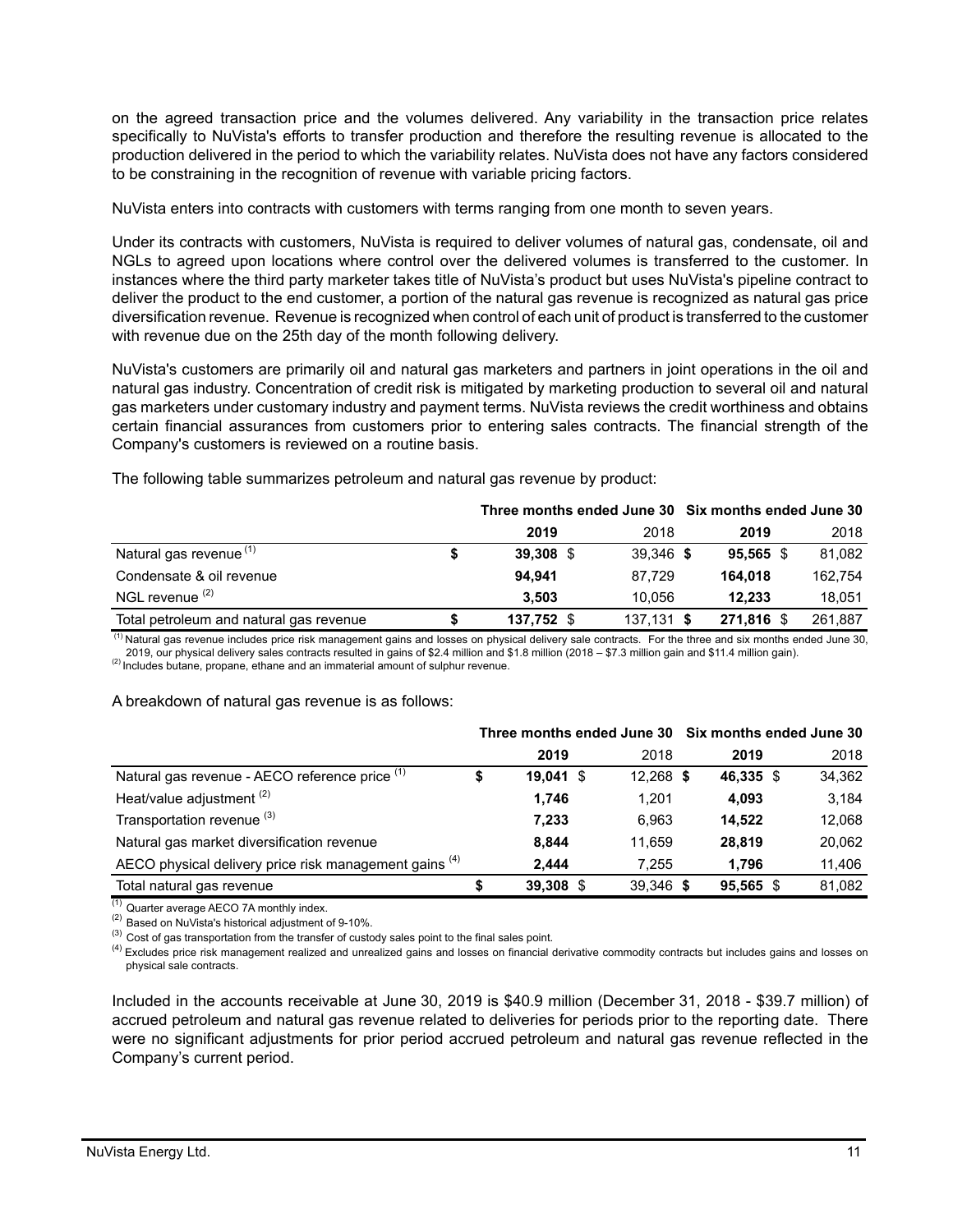#### **15. Capital management**

The Company manages its capital structure and makes adjustments to it in response to changes in economic conditions and the risk characteristics of the underlying assets. NuVista is able to change its capital structure by issuing new shares, new debt, or changing capital expenditures relative to adjusted funds flow.

NuVista's long term strategy is to maintain a net debt to annualized current quarter adjusted funds flow ratio of approximately 1.5 times. The actual ratio may fluctuate on a quarterly basis above or below targeted levels due to a number of factors including facility outages, commodity prices and the timing of acquisitions and dispositions. At June 30, 2019, the Company's net debt was 2.2 times its annualized current quarter adjusted funds flow.

# *Adjusted funds flow*

NuVista considers adjusted funds flow to be a key measure that provides a more complete understanding of the Company's ability to generate cash flow necessary to finance capital expenditures, expenditures on asset retirement obligations, and meet its financial obligations. NuVista has calculated adjusted funds flow based on cash flow provided by operating activities, excluding changes in non-cash working capital, asset retirement expenditures and environmental remediation recovery, as management believes the timing of collection, payment, and occurrence is variable and by excluding them from the calculation, management is able to provide a more meaningful performance measure of NuVista's operations on a continuing basis. More specifically, expenditures on asset retirement obligations may vary from period to period depending on the Company's capital programs and the maturity of its operating areas, while environmental remediation recovery relates to an incident that management doesn't expect to occur on a regular basis. The settlement of asset retirement obligations is managed through NuVista's capital budgeting process which considers its available adjusted funds flow.

|  | A reconciliation of adjusted funds flow is presented in the following table: |  |  |
|--|------------------------------------------------------------------------------|--|--|
|--|------------------------------------------------------------------------------|--|--|

|                                       | Three months ended June 30 |           | Six months ended June 30 |         |
|---------------------------------------|----------------------------|-----------|--------------------------|---------|
|                                       | 2019                       | 2018      | 2019                     | 2018    |
| Cash provided by operating activities | $81,235$ \$                | 63,576 \$ | 134,537 \$               | 128,870 |
| Asset retirement expenditures         | 437                        | 1.087     | 13.115                   | 7.943   |
| Change in non-cash working capital    | (17, 354)                  | 4.809     | (11,680)                 | (8,610) |
| Adjusted funds flow (1)               | 64,318 \$                  | 69,472 \$ | 135,972 \$               | 128,203 |

 $\overline{^{(1)}}$  Adjusted funds flow as presented does not have any standardized meaning prescribed by IFRS and therefore it may not be comparable with the calculation of similar measures of other entities.

#### *Net debt and total capitalization*

Net debt is used by management to provide a more complete understanding of the Company's capital structure and provides a key measure to assess the Company's liquidity. NuVista has calculated net debt based on cash and cash equivalents, accounts receivable and prepaid expenses, asset under construction, accounts payable and accrued liabilities, long term debt (credit facility) and senior unsecured notes. Total market capitalization and net debt to annualized current quarter adjusted funds flow are used by management and the Company's investors in analyzing the Company's balance sheet strength and liquidity.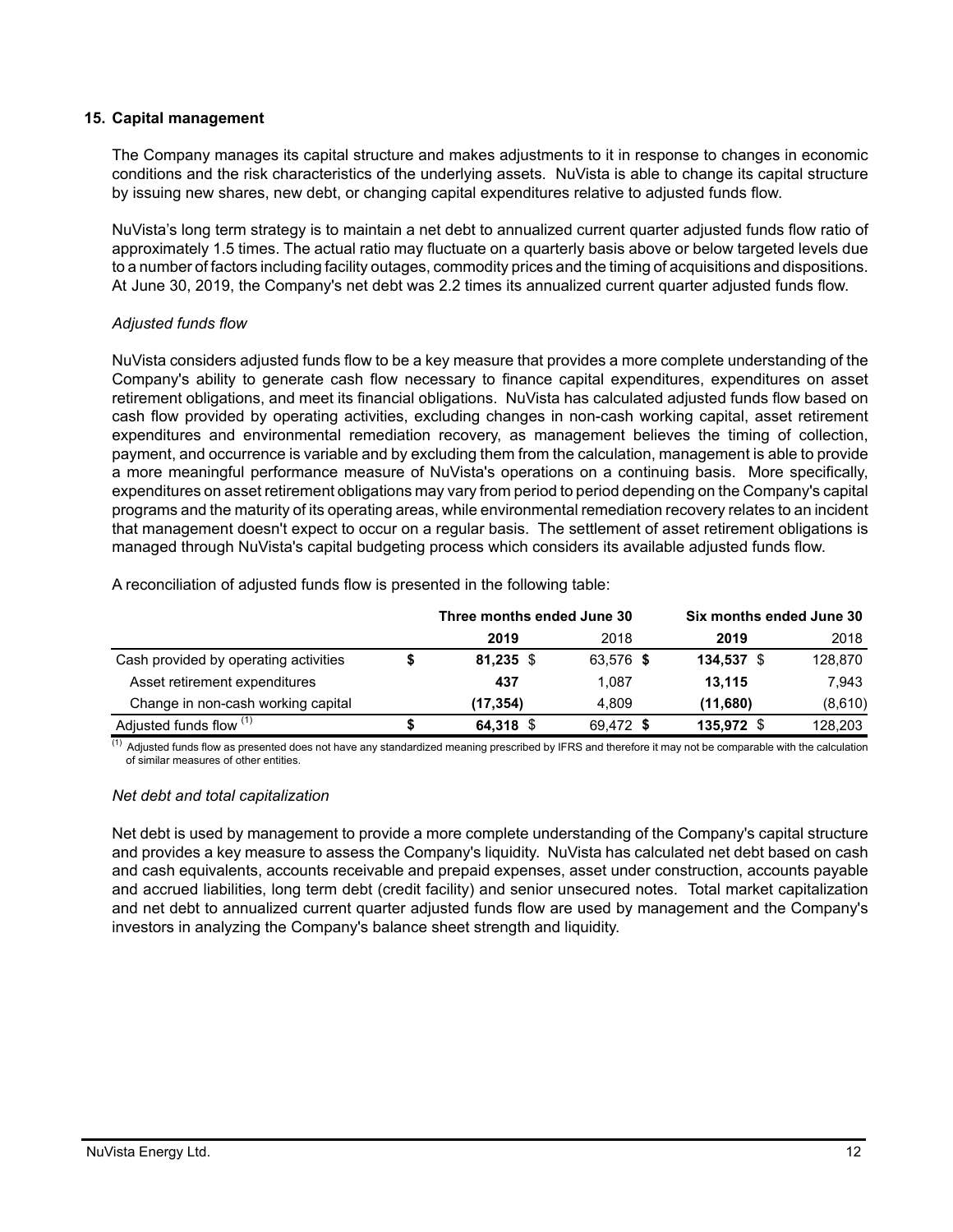The following is a summary of total market capitalization, net debt, annualized current quarter adjusted funds flow, and net debt to annualized current quarter adjusted funds flow:

|                                                                     | June 30, 2019    | December 31, 2018 |
|---------------------------------------------------------------------|------------------|-------------------|
| Basic common shares outstanding                                     | 225,473          | 225,306           |
| Share price <sup>(1)</sup>                                          | 2.61             | 4.08              |
| Total market capitalization                                         | 588,485          | 919,248           |
| Cash and cash equivalents, accounts receivable and prepaid expenses | (47, 606)        | (53, 334)         |
| Asset under construction                                            | (23, 221)        |                   |
| Accounts payable and accrued liabilities                            | 95,555           | 90,074            |
| Long-term debt (credit facility)                                    | 332,419          | 257,395           |
| Senior unsecured notes                                              | 216,263          | 215,892           |
| <b>Other liabilities</b>                                            | 1,140            | 1,381             |
| Net debt $(2)$                                                      | 574,550          | 511,408           |
| Annualized current quarter adjusted funds flow                      | 257,272          | 264,448           |
| Net debt to annualized current quarter adjusted funds flow          | $2.2\phantom{0}$ | 1.9               |

 $(1)$  Represents the closing share price on the Toronto Stock Exchange on the last trading day of the period.

<sup>(2)</sup> Net debt as presented does not have any standardized meaning prescribed by IFRS and therefore it may not be comparable with the calculation of similar measures of other entities.

The net debt to annualized current quarter adjusted funds flow ratio represents the time period in years it would take to pay off the net debt if no further capital expenditures were incurred and if adjusted funds flow remained consistent.

#### **16. Share-based compensation**

#### Stock options

The Company has established a stock option plan whereby officers, directors and employees may be granted options to purchase common shares. Options granted vest at the rate of 1/3 per year and expire 2.5 years after the vesting date. The maximum number of stock options currently outstanding and available to be issued as at June 30, 2019 is 8.4 million. The following continuity table summarizes the stock option activity:

|                                                  | June 30, 2019                       |                     |              | December 31, 2018                             |
|--------------------------------------------------|-------------------------------------|---------------------|--------------|-----------------------------------------------|
|                                                  | Number of<br>options exercise price | Weighted<br>average | Number of    | Weighted<br>average<br>options exercise price |
| Balance, January 1                               | 6,859,491 \$                        | 6.78                | 6,478,308 \$ | 7.43                                          |
| Granted                                          | 940,760                             | 3.61                | 2,368,461    | 5.82                                          |
| Exercised                                        | (10, 600)                           | 4.25                | (808, 604)   | 6.43                                          |
| Forfeited                                        | (97, 973)                           | 7.16                | (589,332)    | 7.95                                          |
| Expired                                          | (356, 594)                          | 7.78                | (589,342)    | 9.37                                          |
| Balance, end of period                           | 7,335,084 \$                        | 6.32                | 6,859,491 \$ | 6.78                                          |
| Weighted average share price on date of exercise | $10,600$ \$                         | 4.95                | 808.604 \$   | 8.74                                          |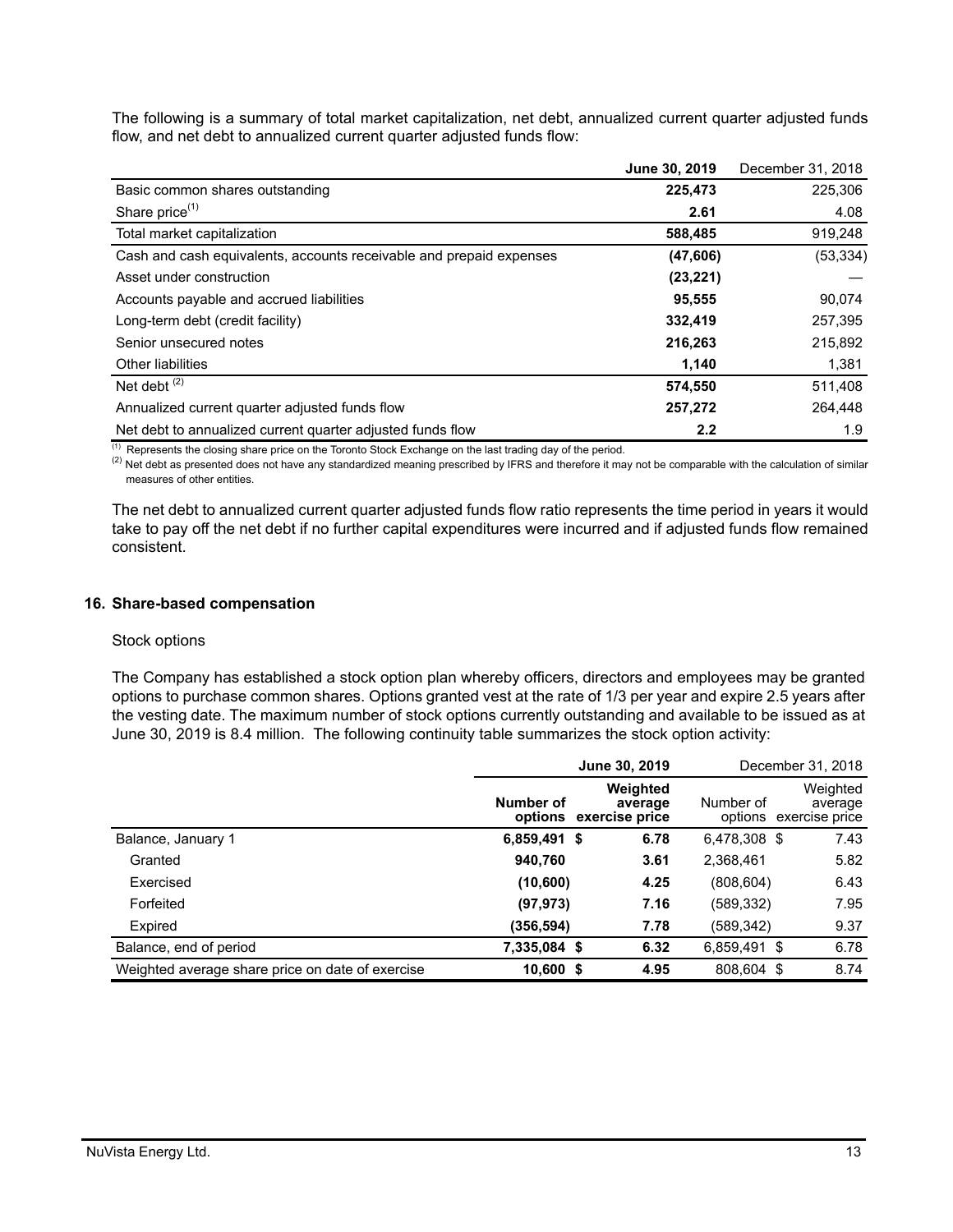The following table summarizes stock options outstanding and exercisable under the plan at June 30, 2019:

|                         | Options outstanding                 |                                                      |                                       |                                     | Options exercisable                   |  |  |
|-------------------------|-------------------------------------|------------------------------------------------------|---------------------------------------|-------------------------------------|---------------------------------------|--|--|
| Range of exercise price | Number of<br>options<br>outstanding | Weighted<br>average<br>remaining<br>contractual life | Weighted<br>average<br>exercise price | Number of<br>options<br>exercisable | Weighted<br>average<br>exercise price |  |  |
| \$3.59 to \$4.99        | 2.967.440                           | 3.7 <sup>5</sup>                                     | 4.15                                  | 355.682 \$                          | 4.25                                  |  |  |
| \$5.00 to \$9.99        | 4.230.954                           | 2.2                                                  | 7.70                                  | 2.788.238                           | 7.46                                  |  |  |
| \$10.00 to \$11.45      | 136.690                             | 0.4                                                  | 10.79                                 | 136.690                             | 10.79                                 |  |  |
| \$3.59 to \$11.45       | 7.335.084                           | 2.8 <sup>5</sup>                                     | 6.32                                  | 3,280,610 \$                        | 7.26                                  |  |  |

The Company uses the fair value based method for the determination of the share-based compensation costs. The fair value of each option granted during the year was estimated on the date of grant using the Black-Scholes option pricing model.

The weighted average fair value and weighted average assumptions used to fair value the options are as follows:

|                                          | June 30, 2019 | December 31, 2018 |
|------------------------------------------|---------------|-------------------|
| Risk-free interest rate (%)              | 1.57          | 2.23              |
| Expected volatility (%)                  | 51            | 50                |
| Expected life (years)                    | 4.5           | 4.5               |
| Forfeiture rate (%)                      | 11            | 11                |
| Fair value at grant date (\$ per option) | 1.54          | 2.61              |

Share award incentive plan

The Company has a Share Award Incentive Plan ("the Plan") for employees and officers consisting of Restricted Share Awards ("RSA") and Performance Share Awards ("PSA"). The maximum number of common shares reserved for issuance under the Plan is 3,750,000 of which 2,525,362 remain to be issued.

#### *Restricted share awards*

The Company has a RSA plan for employees and officers which entitle the employee to receive one common share for each RSA granted upon vesting. RSA grants vest within three years from the date of grant. Life to date, all RSA grants have had a two year vesting period.

The fair value of RSAs is determined based on the weighted average trading price of the five days preceding the grant date. This fair value is recognized as share-based compensation expense over the vesting period with a corresponding increase to contributed surplus. The amount of the compensation expense is reduced by an estimated forfeiture rate determined at the date of the grant and updated each period. Upon vesting of the RSAs and settlement in common shares, the previously recognized value in contributed surplus will be recorded as an increase to share capital.

The following table summarizes the change in the number of RSAs:

|                        |            | <b>June 30, 2019</b> December 31, 2018 |
|------------------------|------------|----------------------------------------|
| Balance, January 1     | 538,520    | 645,992                                |
| Settled                | (156, 879) | (321, 182)                             |
| Granted                | 274.650    | 275.921                                |
| Forfeited              | (7.844)    | (62, 211)                              |
| Balance, end of period | 648.447    | 538,520                                |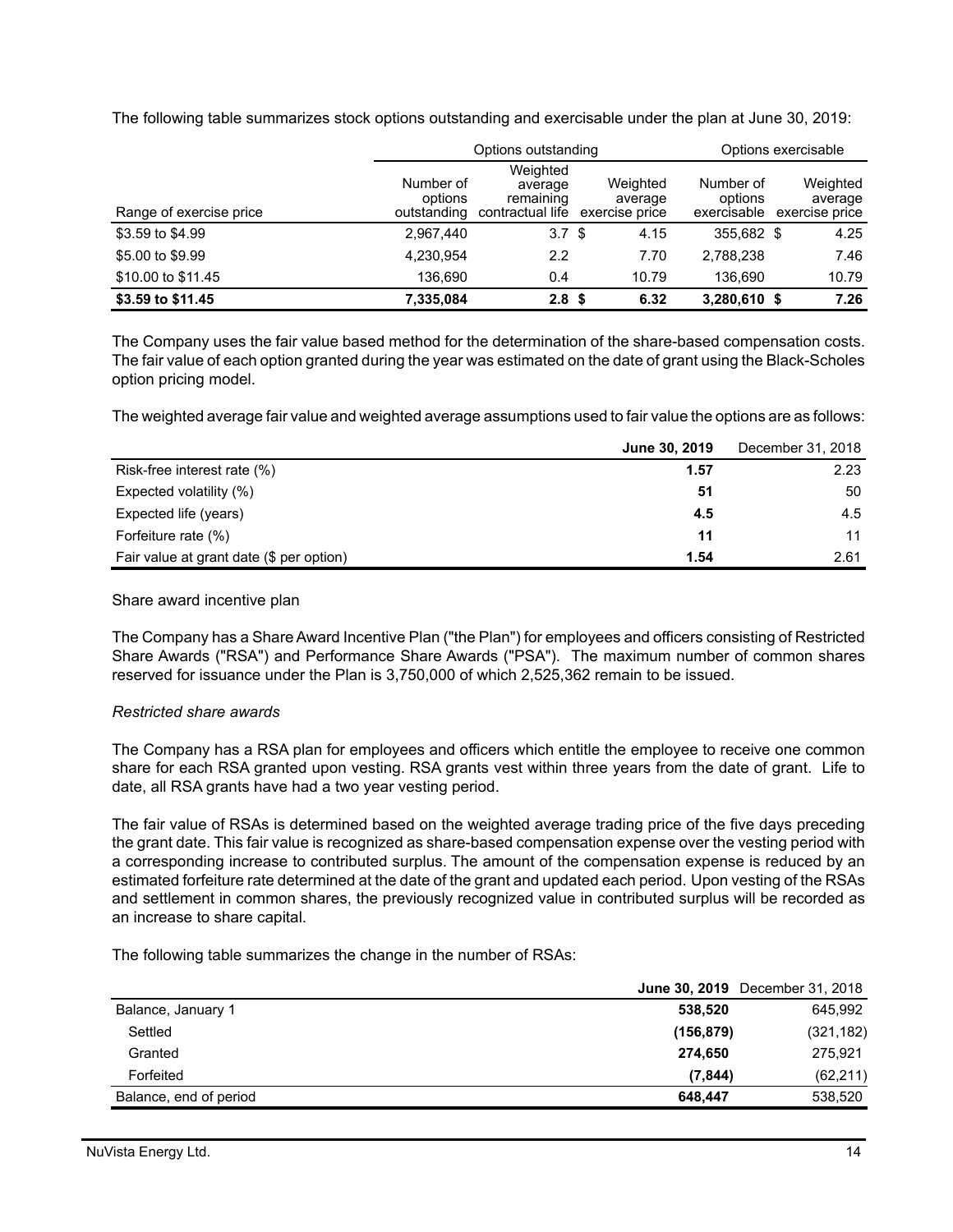# *Performance share awards*

The Company has a PSA plan for employees and officers. Each PSA entitles the holder to be issued the number of common shares designated in the performance award, multiplied by a payout multiplier ranging from 0 to 2.0x. The payout multiplier for performance-based awards will be determined by our Board based on an assessment of the Company's achievement of predefined corporate performance measures in respect of the applicable period. PSA grants vest three years from the date of grant.

The fair value of PSAs is determined based on the weighted average trading price of the five days preceding the grant date. This fair value is recognized as share-based compensation expense over the vesting period with a corresponding increase to contributed surplus. The amount of the compensation expense is reduced by an estimated forfeiture rate determined at the date of the grant and updated each period. Upon vesting of the PSAs and settlement in common shares, the previously recognized value in contributed surplus will be recorded as an increase to share capital.

The following table summarizes the change in the number of PSAs:

|                        | <b>June 30, 2019</b> December 31, 2018 |          |
|------------------------|----------------------------------------|----------|
| Balance, January 1     | 279.429                                |          |
| Settled                | (558)                                  |          |
| Granted                | 289.911                                | 295,078  |
| Forfeited              | (2, 463)                               | (15,649) |
| Balance, end of period | 566,319                                | 279.429  |

Director deferred share units

The Company has a director deferred share unit ("DSU") incentive plan. Each DSU entitles participants to receive cash equal to the trading price of the equivalent number of shares of the Company. All DSUs granted vest and become payable upon retirement of the director.

The compensation expense was calculated using the fair value method based on the trading price of the Company's shares at the end of each reporting period. The following table summarizes the change in the number of DSUs:

|                        |         | <b>June 30, 2019</b> December 31, 2018 |
|------------------------|---------|----------------------------------------|
| Balance, January 1     | 338.427 | 217.847                                |
| Granted                | 98.067  | 120.580                                |
| Balance, end of period | 436.494 | 338,427                                |

The following table summarizes the change in compensation liability relating to DSUs:

|                                            |            | <b>June 30, 2019</b> December 31, 2018 |
|--------------------------------------------|------------|----------------------------------------|
| Balance, January 1                         | $1.381$ \$ | 1.747                                  |
| Change in accrued compensation liabilities | (241)      | (366)                                  |
| Balance, end of period                     | $1.140$ \$ | 1.381                                  |

Compensation liability resulting from DSUs granted in the six months ended June 30, 2019, decreased due to an increase in the number of DSUs granted offset by a decrease in the closing share price used to value the liability at the end of the period, from \$4.08 at December 31, 2018 to \$2.61 at June 30, 2019.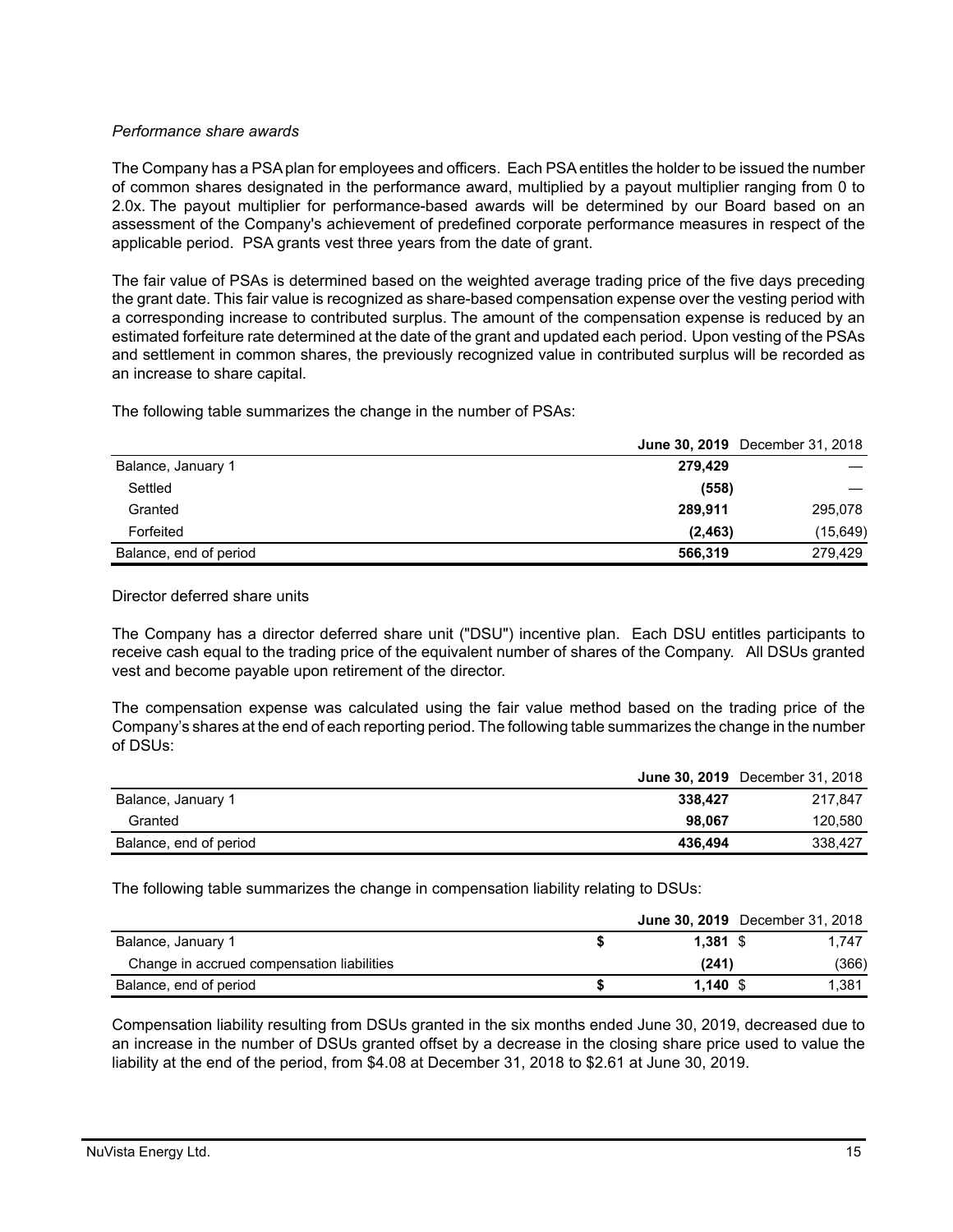The following table summarizes share-based compensation relating to stock options, DSUs, RSAs and PSAs:

|                                         |                        |                                                      |            |            |          |                                     |            |                                       |            |           | Six months ended June 30 |
|-----------------------------------------|------------------------|------------------------------------------------------|------------|------------|----------|-------------------------------------|------------|---------------------------------------|------------|-----------|--------------------------|
|                                         |                        |                                                      |            |            | 2019     |                                     |            |                                       |            |           | 2018                     |
|                                         | <b>Stock</b><br>option | <b>DSU</b>                                           | <b>RSA</b> | <b>PSA</b> | Total    | <b>Stock</b><br>options             | <b>DSU</b> |                                       | <b>RSA</b> | PSA       | Total                    |
| Non cash share-based<br>compensation    | \$1.948 \$             |                                                      |            |            |          | $-$ \$ 714 \$248 \$2,910 \$1,959 \$ |            | S.<br>$\qquad \qquad -$               |            |           | 951 \$ 45 \$2.955        |
| Cash share-based compensation           |                        | (241)                                                |            |            | (241)    |                                     |            | 588                                   |            |           | 588                      |
| Total share-based compensation          |                        | $$1,948$ $$(241)$ \$ 714 \$ 248 \$ 2,669 \$ 1,959 \$ |            |            |          |                                     |            | 588 \$                                |            |           | 951 \$ 45 \$ 3.543       |
| Capitalized share-based<br>compensation | 637                    | S.                                                   | 215S       | 74 S       | $926$ \$ | 538 \$                              |            | S.<br>$\hspace{0.1mm}-\hspace{0.1mm}$ |            | 269 \$ 12 | 819                      |

During both the six months ended June 30, 2019 and June 30, 2018, there were no cash settled DSUs.

#### **17. Risk management activities**

#### (a) Financial instruments

The Company's financial instruments recognized on the statement of financial position consists of cash and cash equivalents, accounts receivable and prepaid expenses, financial derivative contracts, accounts payable and accrued liabilities, accrued environmental remediation liabilities, compensation liabilities, longterm debt and senior unsecured notes. The carrying value of the long-term debt approximates its fair value as it bears interest at market rates. Except for the financial derivative contracts and compensation liabilities, which are recorded at fair value, carrying values reflect the current fair value of the Company's financial instruments due to their short-term maturities. The estimated fair values of recognized financial instruments have been determined based on quoted market prices when available, or third-party models and valuation methodologies that use observable market data.

The Company classifies fair value measurements according to the following hierarchy based on the amount of observable inputs used to value the instrument.

- Level 1 Quoted prices are available in active markets for identical assets or liabilities as of the reporting date. Active markets are those in which transactions occur in sufficient frequency and volume to provide pricing information on an ongoing basis.
- Level 2 Pricing inputs are other than quoted prices in active markets included in Level 1. Prices in Level 2 are either directly or indirectly observable as of the reporting date. Level 2 valuations are based on inputs, including quoted forward prices for commodities, time value and volatility factors, which can be substantially observed or corroborated in the marketplace.
- Level 3 Valuations in this level are those with inputs for the asset or liability that are not based on observable market data.

The Company's cash and cash equivalents are classified as Level 1 and financial derivative contracts as Level 2. The Company uses third party models and valuation methodologies to determine the fair value of financial derivative contracts. Assessment of the significance of a particular input to the fair value measurement requires judgment and may affect the placement within the fair value hierarchy level.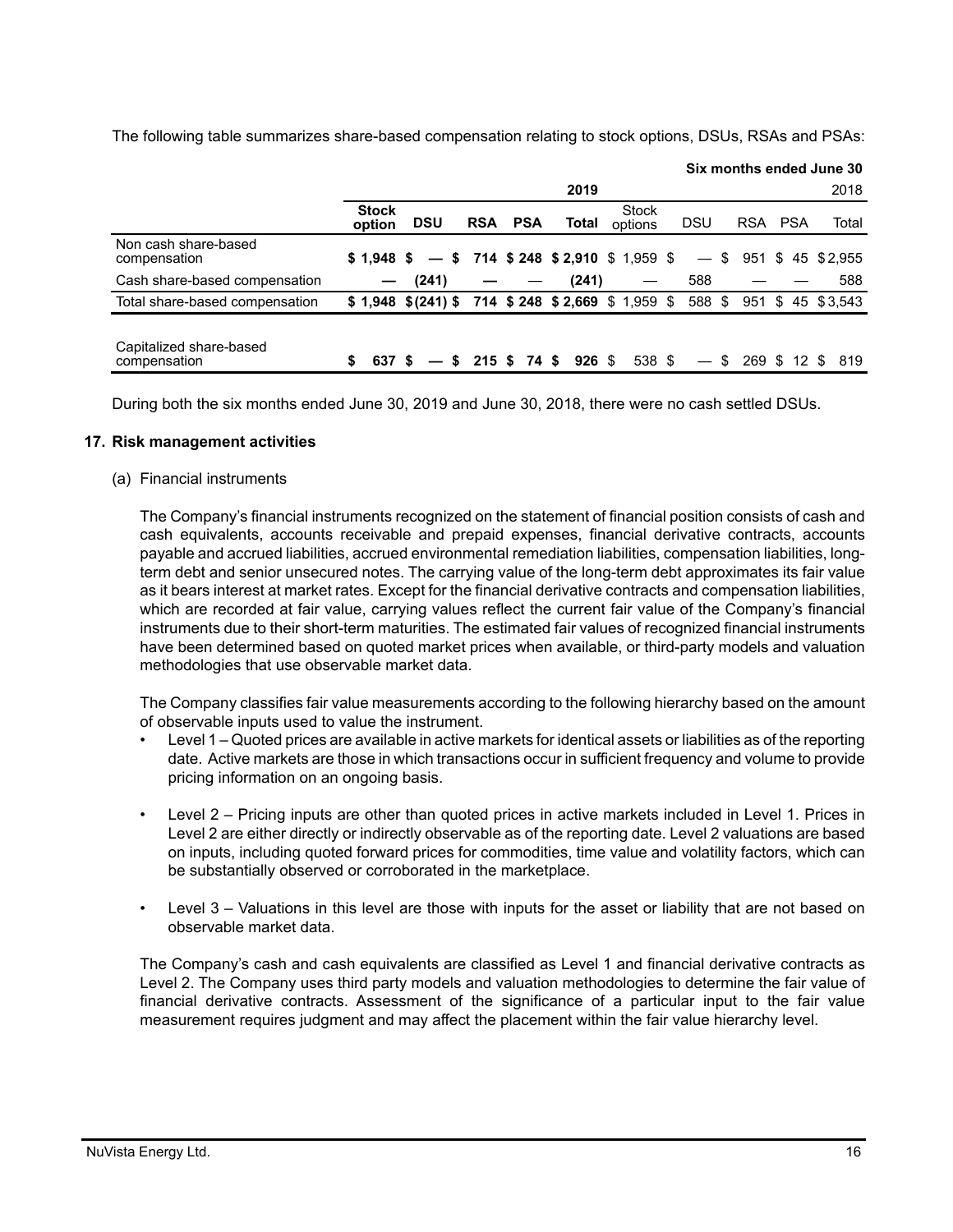(b) Financial assets and financial liabilities subject to offsetting

The following is a summary of the Company's financial assets and financial liabilities that are subject to offsetting:

|                                | June 30, 2019 |                              |  |                                   |                                   |  |                              |                                   | December 31, 2018                 |
|--------------------------------|---------------|------------------------------|--|-----------------------------------|-----------------------------------|--|------------------------------|-----------------------------------|-----------------------------------|
|                                |               | Gross<br>financial<br>assets |  | Gross<br>financial<br>liabilities | <b>Net</b><br>financial<br>assets |  | Gross<br>financial<br>assets | Gross<br>financial<br>liabilities | <b>Net</b><br>financial<br>assets |
| Current assets (liabilities)   |               | $21,951$ \$                  |  | $-s$                              | $21.951$ \$                       |  | 40.486 \$                    | $-$ \$                            | 40.486                            |
| Long-term assets (liabilities) |               | 30.264                       |  | (385)                             | 29.879                            |  | 76.763                       |                                   | 76.763                            |
| Net position                   |               | $52,215$ \$                  |  | (385) \$                          | 51.830                            |  | 117.249 \$                   | \$                                | 117.249                           |

#### (c) Risk management contracts

The following is a reconciliation of movement in the fair value of financial derivative contracts:

|                                                     |   | June 30, 2019 | December 31, 2018 |
|-----------------------------------------------------|---|---------------|-------------------|
| Fair value of contracts, beginning of year          | S | 117.249 \$    | 23,854            |
| Change in the fair value of contracts in the period |   | (61, 054)     | 55,060            |
| Fair value of contracts realized in the period      |   | (4, 365)      | 38,335            |
| Fair value of contracts, end of period              | S | $51,830$ \$   | 117.249           |

The following is a summary of the financial derivatives as at June 30, 2019:

|                | <b>WTI fixed price swap</b> |           |  |
|----------------|-----------------------------|-----------|--|
| Term $(1)$     | Bbls/d                      | Cdn\$/Bbl |  |
| 2019 remainder | 5.982                       | 77.62     |  |
| 2020           | 3.199                       | 79.01     |  |
| (4)            |                             |           |  |

 $(1)$  Table presented as weighted average volumes and prices.

|                | C\$ WTI 3 Way Collar |           |           |                  |  |  |
|----------------|----------------------|-----------|-----------|------------------|--|--|
| Term $(1)$     | Bbls/d               | Cdn\$/Bbl | Cdn\$/Bbl | <b>Cdn\$/Bbl</b> |  |  |
| 2019 remainder | 4.968                | 68.17     | 82.33     | 89.72            |  |  |
| 2020           | 2.899                | 67.59     | 82.24     | 89.65            |  |  |

(1) Table presented as weighted average volumes and prices.

|                |                | <b>AECO-NYMEX</b><br>basis swap |         | <b>Chicago-NYMEX</b><br>basis swap |                | <b>Malin-NYMEX</b><br>basis swap |         | <b>AECO-Malin</b><br>basis swap | Dawn-NYMEX<br>basis swap |                              |
|----------------|----------------|---------------------------------|---------|------------------------------------|----------------|----------------------------------|---------|---------------------------------|--------------------------|------------------------------|
| Term $(1)$     | <b>MMbtu/d</b> | <b>US\$/</b><br><b>MMbtu</b>    | MMbtu/d | <b>US\$/</b><br><b>MMbtu</b>       | <b>MMbtu/d</b> | <b>US\$/</b><br><b>MMbtu</b>     | MMbtu/d | <b>US\$/</b><br><b>MMbtu</b>    | <b>MMbtu/d</b>           | <b>US\$/</b><br><b>MMbtu</b> |
| 2019 remainder | 17,500         | (0.94)                          | 11,658  | (0.25)                             | 16,685         | (0.41)                           | 10,000  | 0.68                            | 3,315                    | (0.26)                       |
| 2020           | 47.500         | (0.96)                          | 15,000  | (0.25)                             | 11,667         | (0.51)                           | 8,333   | 0.68                            | 10,000                   | (0.26)                       |
| 2021           | 95,000         | (0.98)                          | 15,000  | (0.24)                             | 20,000         | (0.66)                           |         |                                 | 10,000                   | (0.26)                       |
| 2022           | 95,000         | (0.97)                          | 12,493  | (0.24)                             | 16,658         | (0.66)                           |         |                                 | 8,329                    | (0.26)                       |
| 2023           | 100.000        | (1.01)                          |         |                                    |                |                                  |         |                                 |                          |                              |
| 2024           | 100,000        | (1.00)                          |         |                                    |                |                                  |         |                                 |                          |                              |
| 2025           | 25,000         | (1.00)                          |         |                                    |                |                                  |         |                                 |                          |                              |

(1) Table presented as weighted average volumes and prices.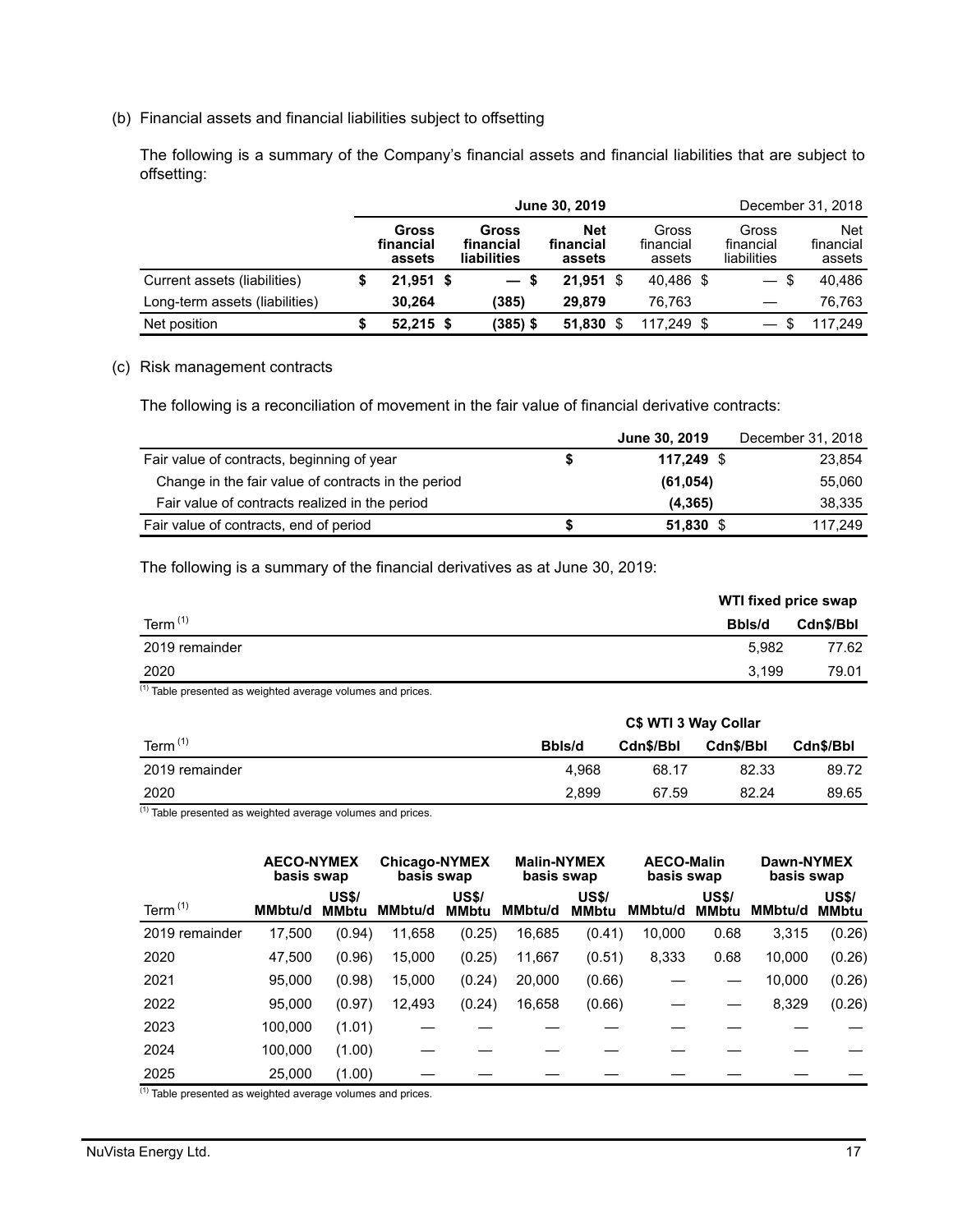|                | AECO fixed price swap |          | NYMEX fixed price swap |            | Dawn fixed price swap |            |  |
|----------------|-----------------------|----------|------------------------|------------|-----------------------|------------|--|
| Term $(1)$     | GJ/d                  | Cdn\$/GJ | MMbtu/d                | US\$/MMbtu | MMbtu/d               | US\$/MMbtu |  |
| 2019 remainder | 3.342                 | 1.30     | 41.685                 | 2.78       | 6.685                 | 2.50       |  |
| 2020           |                       |          | 29.167                 | 2.76       |                       |            |  |

 $(1)$  Table presented as weighted average volumes and prices.

Subsequent to June 30, 2019 the following is a summary of financial derivatives that have been entered into:

|                | WTI fixed price swap |           |
|----------------|----------------------|-----------|
| Term $(1)$     | Bbls/d               | Cdn\$/Bbl |
| 2019 remainder | 365                  | 74.89     |
| 2020           | 500                  | 74.88     |

(1) Table presented as weighted average volumes and prices.

| Term $(1)$<br>US\$/MMbtu<br><b>MMbtu/d</b> | <b>AECO-NYMEX basis swap</b> |
|--------------------------------------------|------------------------------|
|                                            |                              |
| 2025<br>10.000                             | (0.99)                       |

 $(1)$  Table presented as weighted average volumes and prices.

#### (d) Physical delivery sales contracts

The following is a summary of the physical delivery sales contracts as at June 30, 2019:

|                |        |          |         | AECO fixed price swap Dawn fixed price swap | <b>Dawn-NYMEX Basis</b> |            |  |
|----------------|--------|----------|---------|---------------------------------------------|-------------------------|------------|--|
| Term $(1)$     | GJ/d   | Cdn\$/GJ | MMbtu/d | US\$/MMbtu                                  | MMbtu/d                 | US\$/MMbtu |  |
| 2019 remainder | 46.766 | 1.50     | 6.685   | 2.50                                        | 3.315                   | (0.26)     |  |
| 2020           | 8.333  | 1.60     |         |                                             | 10.000                  | (0.26)     |  |
| 2021           |        |          |         |                                             | 10.000                  | (0.26)     |  |
| 2022           |        |          |         |                                             | 8.329                   | (0.26)     |  |

(1) Table presented as weighted average volumes and prices.

Subsequent to June 30, 2019 the following is a summary of the physical delivery sales contracts that have been entered into:

|                | <b>AECO fixed price swap</b> |          |  |
|----------------|------------------------------|----------|--|
| Term $(1)$     | GJ/d                         | Cdn\$/GJ |  |
| 2019 remainder | 6.630                        | 1.81     |  |

 $(1)$  Table presented as weighted average volumes and prices.

#### **18. Financing costs**

|                                           | Three months ended June 30 |       |            |  | Six months ended June 30 |  |        |
|-------------------------------------------|----------------------------|-------|------------|--|--------------------------|--|--------|
|                                           |                            | 2019  | 2018       |  | 2019                     |  | 2018   |
| Interest expense                          |                            | 7.307 | $4.254$ \$ |  | $14.210$ \$              |  | 16,675 |
| Finance lease expense                     |                            | 71    |            |  | 144                      |  |        |
| Accretion of asset retirement obligations |                            | 451   | 393        |  | 939                      |  | 797    |
| Total financing costs                     |                            | 7,829 | $4.647$ \$ |  | $15,293$ \$              |  | 17.472 |